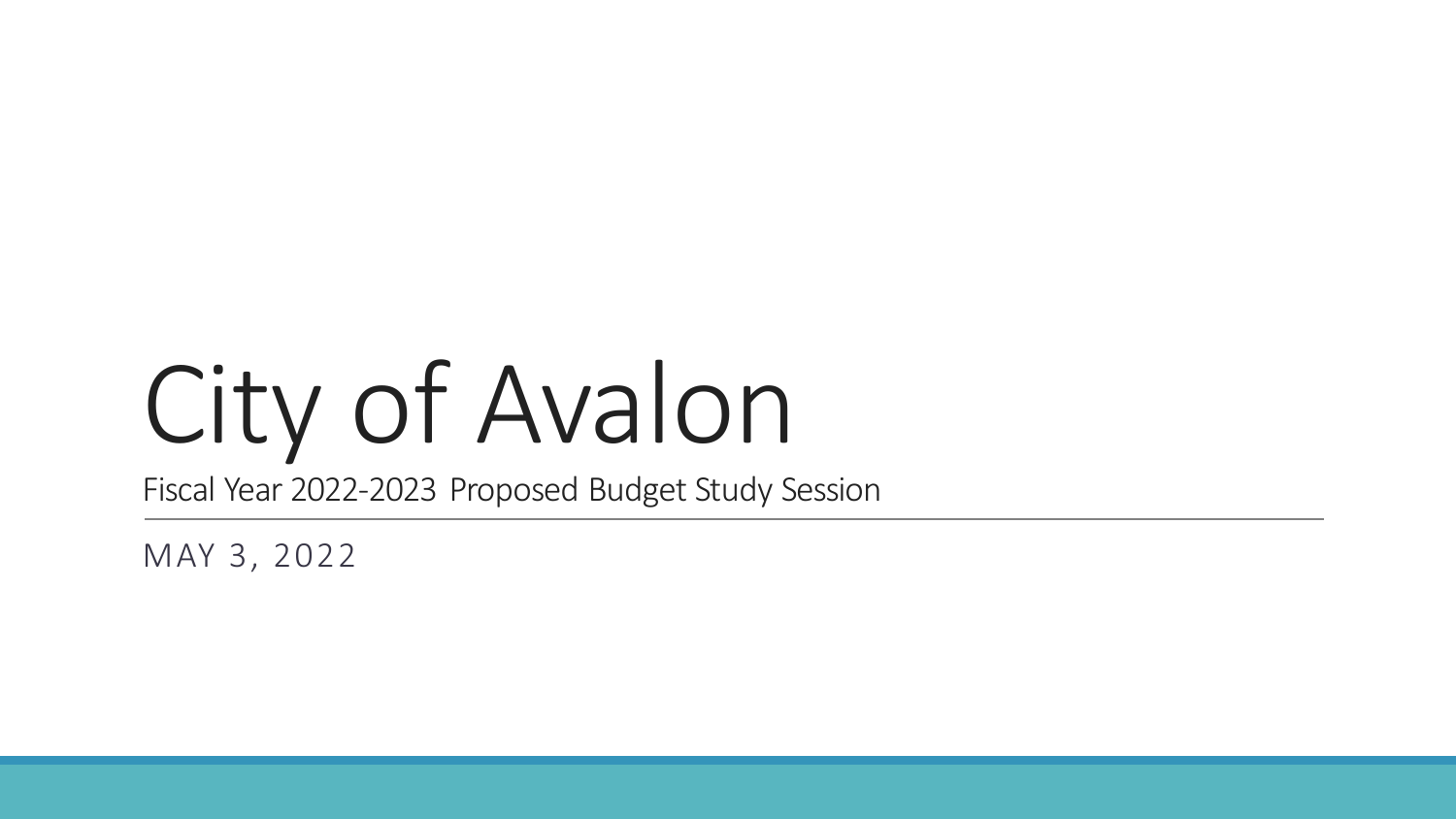## Overview

- Current **draft** of operating budget based on internal discussions between Finance, City Manager, and Department Leaders.
- Amounts are **subject to change** based on changes to revenue estimates, further review by Management, and feedback from Council and the public.
- Operating expenditures are grouped in the following categories:
	- Salaries and benefits
	- Maintenance and operations
	- Contract services
	- Internal services

•Labor is based on Full-Time Equivalent (FTE) units of 2,080 hours as allocated across funds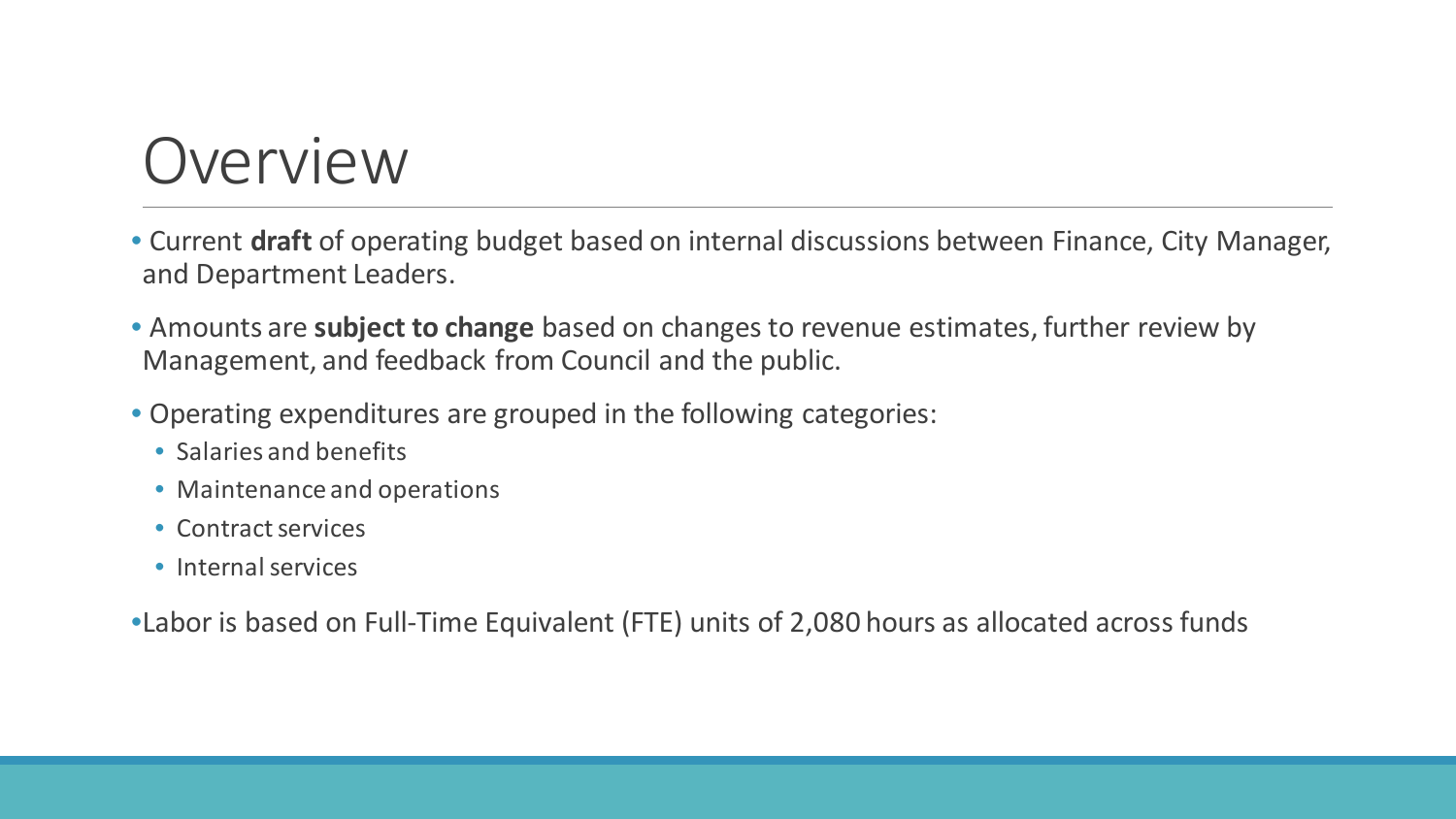## General Fund

| <b>Category</b>                                  | <b>FY20 Actual</b> | <b>FY21 Actual</b> | <b>FY22 Budget</b> | FY22 High Est. | <b>FY23 Proposed</b> |
|--------------------------------------------------|--------------------|--------------------|--------------------|----------------|----------------------|
| <b>Operating Revenues</b>                        | \$9,558,405        | \$11,364,535       | \$10,822,846       | \$14,932,034   | \$11,544,184         |
| <b>Operating Expenditures</b>                    |                    |                    |                    |                |                      |
| <b>Fire Department</b>                           | (3,015,154)        | (2,789,332)        | (2,851,073)        | (2,674,222)    | (2,979,960)          |
| Law Enforcement                                  | (1,532,210)        | (1,535,558)        | (1,688,409)        | (1,678,359)    | (1,822,515)          |
| <b>Public Works</b>                              | (1,359,872)        | (867, 849)         | (1,049,621)        | (989, 337)     | (1, 118, 863)        |
| Planning                                         | (815, 810)         | (526, 733)         | (1, 153, 589)      | (695, 865)     | (1, 170, 209)        |
| Recreation                                       | (1,010,322)        | (736, 764)         | (923, 375)         | (825,000)      | (1,086,136)          |
| <b>Chamber Allocation</b>                        | (1,025,722)        | (1, 291, 095)      | (1, 133, 000)      | (1,767,250)    | (1,254,000)          |
| <b>Other GF Activity</b>                         | (1,042,247)        | (908, 508)         | (1, 154, 037)      | (1,308,072)    | (1,415,943)          |
| <b>Operating Revenues</b><br>(Draws on Reserves) | (5242, 932)        | \$2,708,696        | \$944,592          | \$4,993,929    | \$696,540            |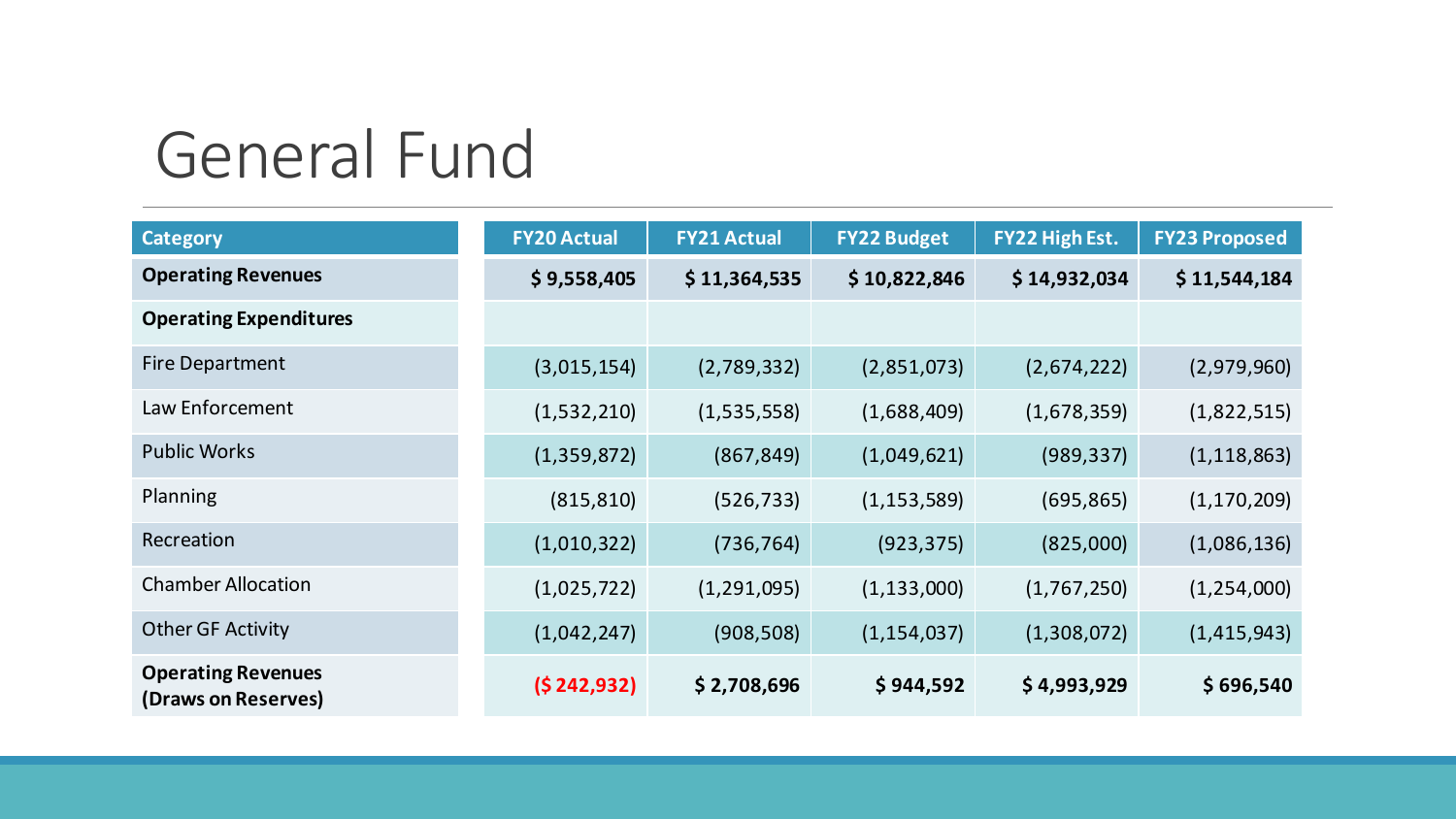## General Fund Operating Expenditures

FY23 Proposed Budget

|                                       | <b>Full-Time</b><br><b>Equivalents</b><br>(FTE) | <b>Salaries &amp;</b><br><b>Benefits</b> | <b>Maintenance &amp;</b><br><b>Operations</b> | <b>Contract</b><br><b>Services</b> | <b>Internal</b><br><b>Services</b> | <b>Total</b> |
|---------------------------------------|-------------------------------------------------|------------------------------------------|-----------------------------------------------|------------------------------------|------------------------------------|--------------|
| <b>Fire Department</b>                | 13.0                                            | \$2,308,416                              | \$158,750                                     | $\zeta$ -                          | \$512,812                          | \$2,979,960  |
| Law Enforcement                       | $\overline{\phantom{a}}$                        |                                          |                                               | 1,715,000                          | 107,515                            | 1,822,515    |
| <b>Public Works</b>                   | 5.7                                             | 561,003                                  | 210,690                                       | 45,000                             | 302,170                            | 1,118,863    |
| Planning                              | 3.0                                             | 376,484                                  | 43,750                                        | 605,000                            | 144,975                            | 1,170,209    |
| Recreation                            | 5.6                                             | 462,733                                  | 235,552                                       | 9,000                              | 378,851                            | 1,086,136    |
| <b>Chamber Marketing</b>              |                                                 |                                          |                                               | 1,254,000                          |                                    | 1,254,000    |
| <b>Other General Fund</b><br>Activity | 1.2                                             | 198,472                                  | 116,000                                       | 801,231                            | 300,240                            | 1,415,943    |
| <b>Total</b>                          | 28.5                                            | \$3,907,108                              | \$764,742                                     | \$4,429,231                        | \$1,746,563                        | \$10,847,644 |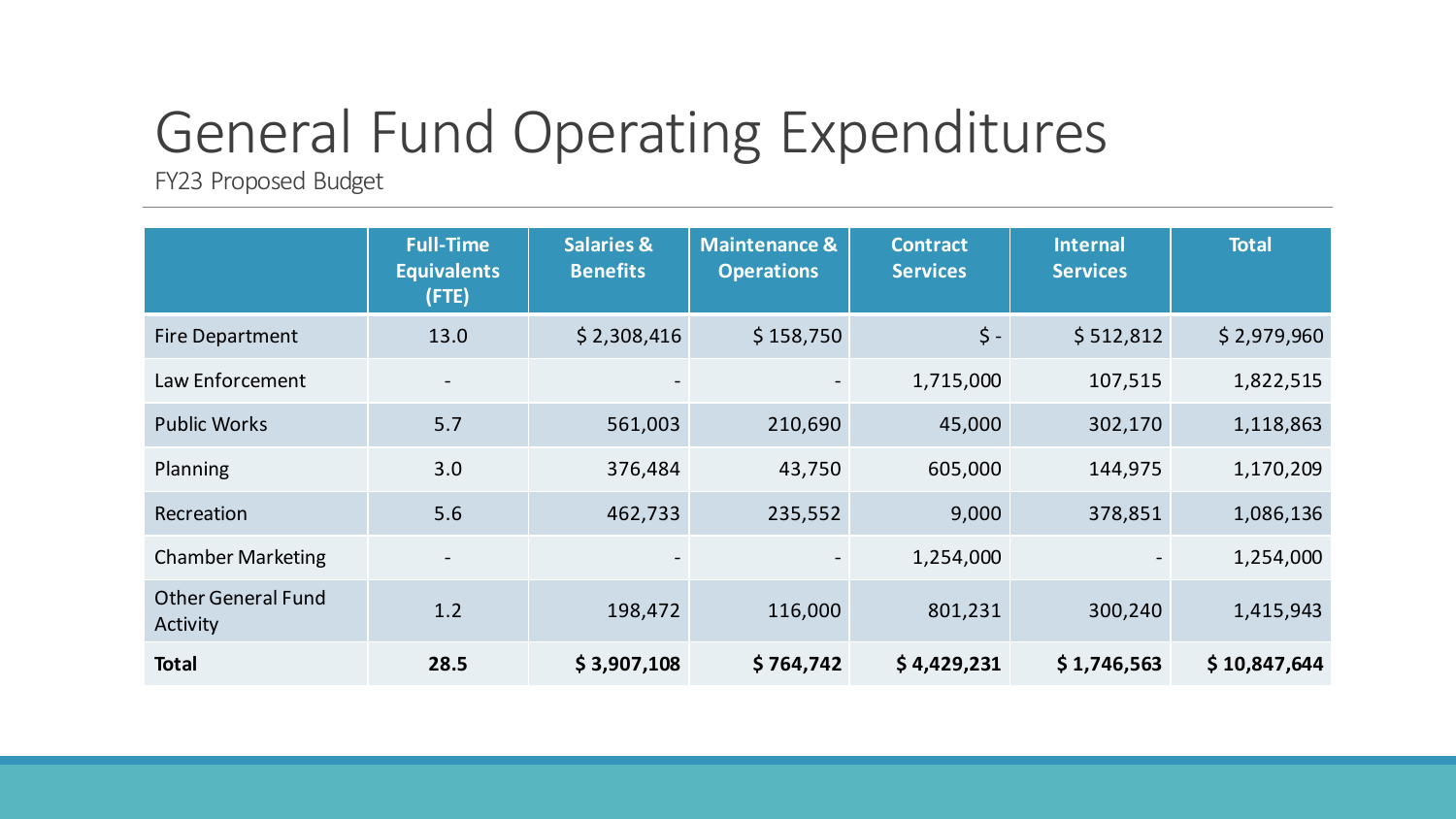#### Fire Department

|                                               | <b>FY23 Proposed Budget</b> |               |  |
|-----------------------------------------------|-----------------------------|---------------|--|
| 10245                                         | <b>Summary</b>              | <b>Detail</b> |  |
| <b>Salaries and Benefits</b>                  | \$2,308,416                 |               |  |
| <b>Maintenance and Operations</b>             | \$158,750                   |               |  |
| Safety Supplies (3545)                        |                             | 5,000         |  |
| Personal Protective Equipment (3617)          |                             | 10,000        |  |
| Air Pack Bottles (3621)                       |                             | 3,000         |  |
| Fire Hose (3622)                              |                             | 5,000         |  |
| Ambulance Supplies (3626)                     |                             | 8,500         |  |
| <b>Office Supplies</b>                        |                             | 1,000         |  |
| Communications / Radio (4010/4580)            |                             | 19,000        |  |
| Membership Dues, Training, Travel (5505/5510) |                             | 23,850        |  |
| Gas, Oil, Diesel (5600)                       |                             | 20,000        |  |
| Equipment Maintenance and Repairs (5611)      |                             | 5,000         |  |
| Maintenance of Premises (5700)                |                             | 24,500        |  |
| Special Department Expense (3625)             |                             | 8,900         |  |
| GEMT QAF Fees (included in 3625)              |                             | 25,000        |  |
| <b>Contract Services</b>                      | $\dot{\mathsf{S}}$ -        |               |  |
| <b>Internal Services</b>                      | \$512,812                   |               |  |
| <b>General Administration</b>                 |                             | 299,520       |  |
| Insurance                                     |                             | 113,970       |  |
| Vehicle Maintenance                           |                             | 99,322        |  |
| <b>TOTAL</b>                                  | \$2,979,960                 |               |  |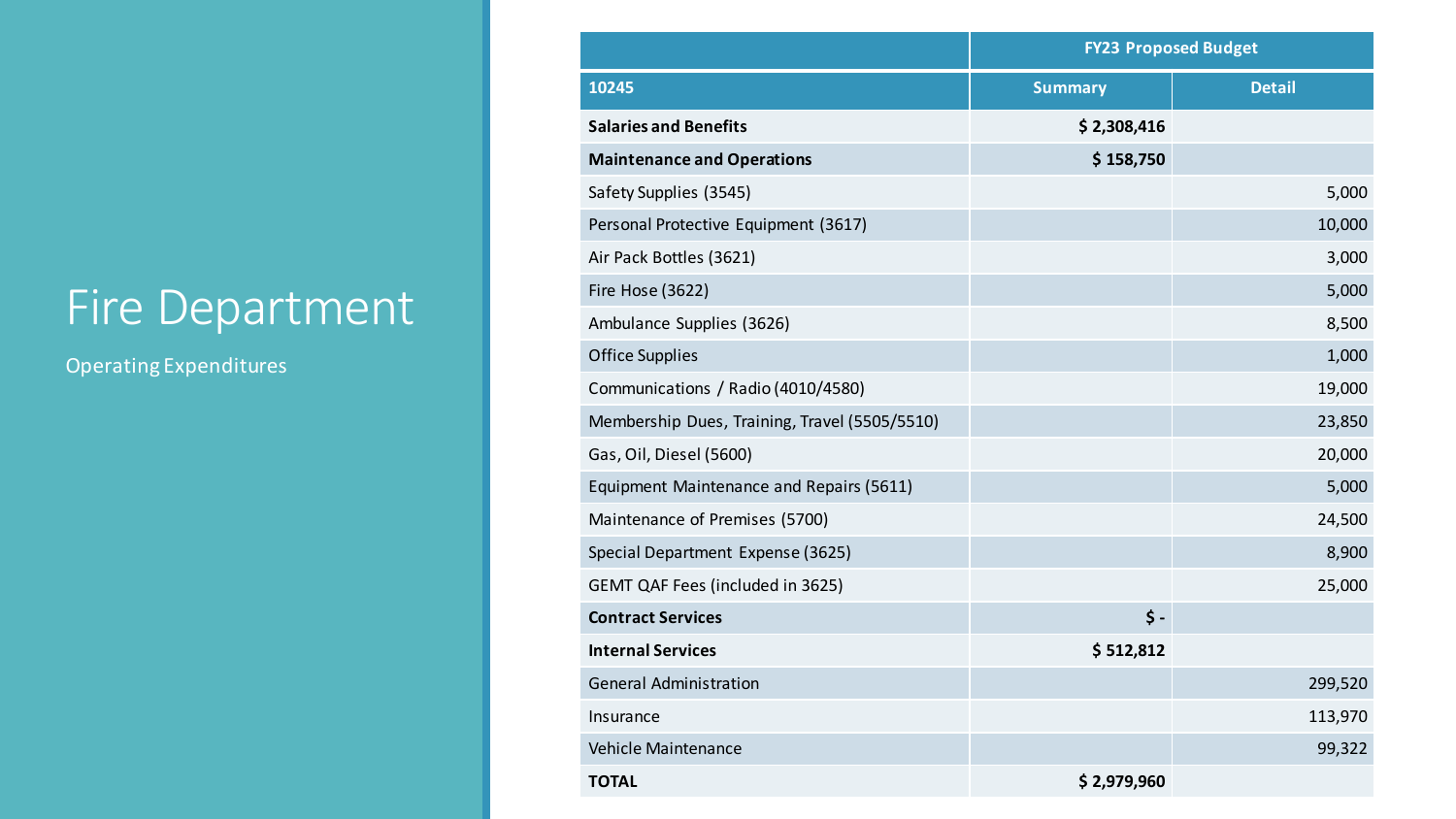#### Law Enforcement

|                                     | <b>FY23 Proposed Budget</b> |               |  |
|-------------------------------------|-----------------------------|---------------|--|
| 10240                               | <b>Summary</b>              | <b>Detail</b> |  |
| <b>Salaries and Benefits</b>        | $\mathsf{S}$ -              |               |  |
| <b>Maintenance and Operations</b>   | $\boldsymbol{\zeta}$ -      |               |  |
| <b>Contract Services</b>            | \$1,715,000                 |               |  |
| Sheriff's Contract (5110)           |                             | 1,590,000     |  |
| Summer Deputy Program - COPS (5118) |                             | 100,000       |  |
| Sheriff Subsistence (5120)          |                             | 25,000        |  |
| <b>Internal Services</b>            | \$107,515                   |               |  |
| <b>General Administration</b>       |                             | 107,515       |  |
| Insurance                           |                             |               |  |
| <b>Vehicle Maintenance</b>          |                             |               |  |
| <b>TOTAL</b>                        | \$1,822,515                 |               |  |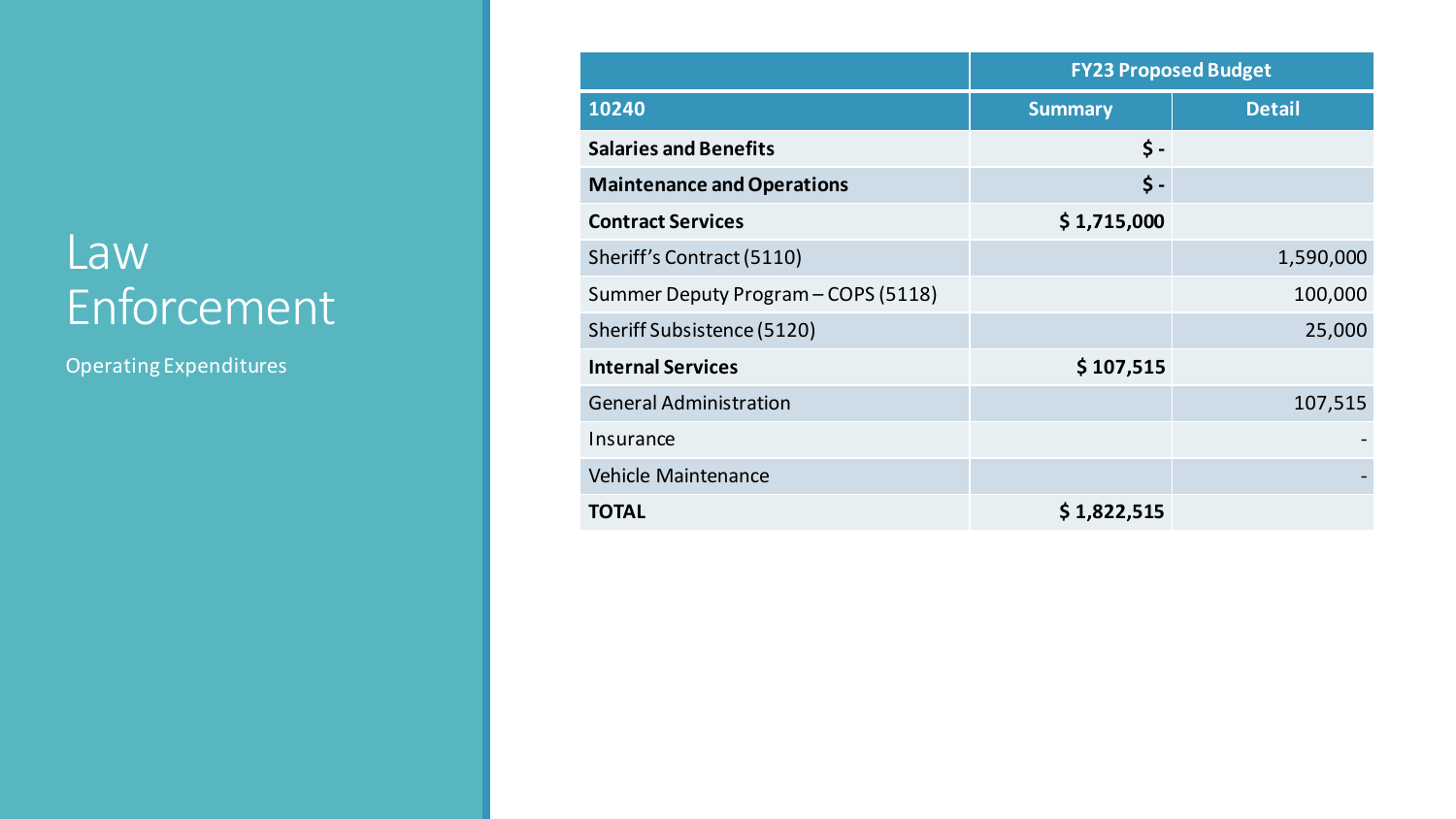#### Public Works

|                                   | <b>FY23 Proposed Budget</b> |               |  |
|-----------------------------------|-----------------------------|---------------|--|
| 10250                             | <b>Summary</b>              | <b>Detail</b> |  |
| <b>Salaries and Benefits</b>      | \$561,003                   |               |  |
| <b>Maintenance and Operations</b> | \$210,690                   |               |  |
| Safety Supplies (3545)            |                             | 10,000        |  |
| Gardening Supplies (3560)         |                             | 3,000         |  |
| Holiday Decorations (3610)        |                             | 6,000         |  |
| Small Tools (3620)                |                             | 10,000        |  |
| Special Department Expense (3625) |                             | 10,000        |  |
| Office Supplies (4005)            |                             | 1,250         |  |
| Communications (4010)             |                             | 5,440         |  |
| Utilities (4505/4515/4535)        |                             | 110,000       |  |
| Training and Travel (5510)        |                             | 5,000         |  |
| Gas, Oil, and Diesel (5600)       |                             | 40,000        |  |
| Storm Damage (5701)               |                             | 10,000        |  |
| <b>Contract Services</b>          | \$45,000                    |               |  |
| Tree Trimming (5125)              |                             | 45,000        |  |
| <b>Internal Services</b>          | \$302,170                   |               |  |
| <b>General Administration</b>     |                             | 158,713       |  |
| Insurance                         |                             | 60,030        |  |
| Vehicle Maintenance               |                             | 83,427        |  |
| <b>TOTAL</b>                      | \$1,118,863                 |               |  |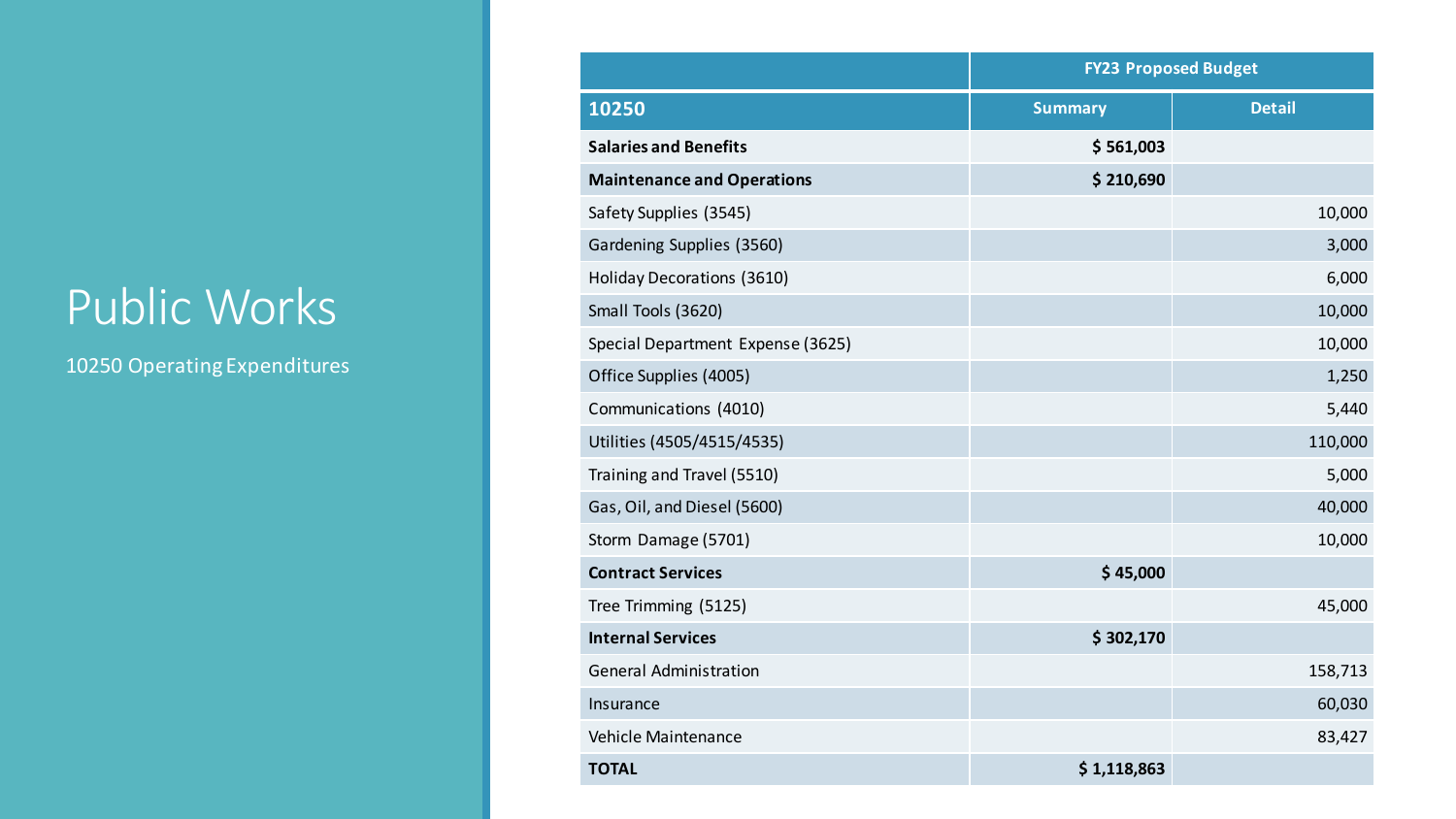## Planning

|                                                 | <b>FY23 Proposed Budget</b> |               |  |
|-------------------------------------------------|-----------------------------|---------------|--|
| 10255                                           | <b>Summary</b>              | <b>Detail</b> |  |
| <b>Salaries and Benefits</b>                    | \$376,484                   |               |  |
| <b>Maintenance and Operations</b>               | \$43,750                    |               |  |
| Office Supplies (4005)                          |                             | 2,000         |  |
| Communications (4010)                           |                             | 1,750         |  |
| Advertising (4015)                              |                             | 6,000         |  |
| Rent-Copier (4610)                              |                             | 19,000        |  |
| Training and Travel (5510/5510A)                |                             | 8,000         |  |
| Special Department Expense (3625)               |                             | 7,000         |  |
| <b>Contract Services</b>                        | \$605,000                   |               |  |
| Professional Services (5005)                    |                             | 10,000        |  |
| City Attorney (5030)                            |                             | 65,000        |  |
| Legal and Professional Services - Reimb. (5034) |                             | 5,000         |  |
| Planning Services (5070)                        |                             | 100,000       |  |
| Building Plan Check (5129)                      |                             | 3,000         |  |
| Caltrans Mode Shift (6685)                      |                             | 197,000       |  |
| HCD SB2 Housing Element Update (6685)           |                             | 160,000       |  |
| HCD LEAP Specific Plan (6685)                   |                             | 65,000        |  |
| <b>Internal Services</b>                        | \$144,975                   |               |  |
| <b>General Administration</b>                   |                             | 104,955       |  |
| Insurance                                       |                             | 40,020        |  |
| <b>TOTAL</b>                                    | \$1,170,209                 |               |  |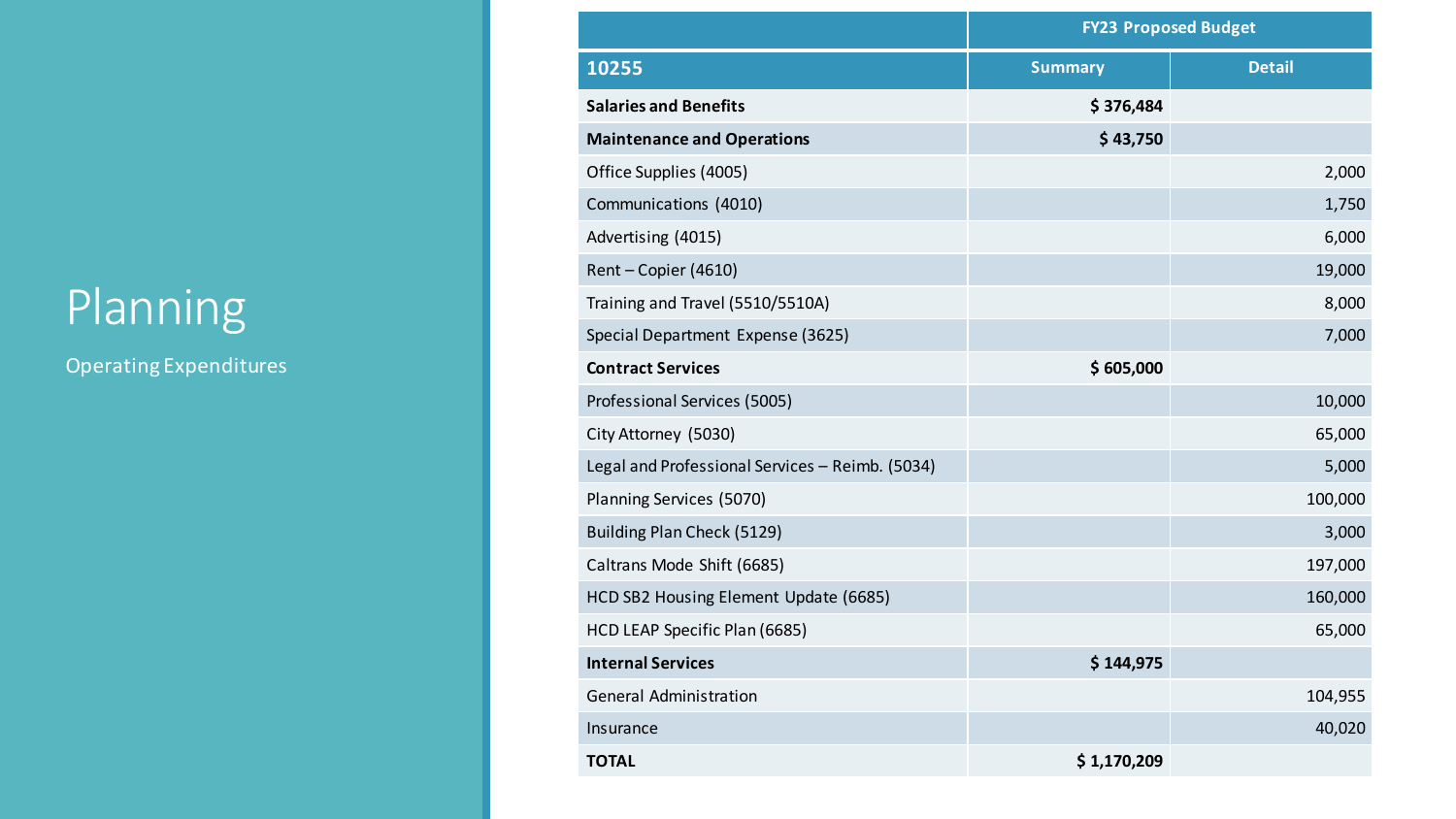#### Recreation

|                                             | <b>FY23 Proposed Budget</b> |               |  |  |
|---------------------------------------------|-----------------------------|---------------|--|--|
| 10260 / 10265                               | <b>Summary</b>              | <b>Detail</b> |  |  |
| <b>Salaries and Benefits</b>                | \$462,733                   |               |  |  |
| <b>Maintenance and Operations</b>           | \$235,552                   |               |  |  |
| Fourth of July Program (5633)               |                             | 59,000        |  |  |
| Homeless Program (5655)                     |                             | 1,000         |  |  |
| Rec Programs - Youth (5624)                 |                             | 13,000        |  |  |
| Rec Programs - Adult (5625)                 |                             | 24,250        |  |  |
| Rec Programs - Contracted (5625)            |                             | 14,500        |  |  |
| Teen Program (5627)                         |                             | 7,500         |  |  |
| Senior Program (5628)                       |                             | 7,500         |  |  |
| Special Events Program (5631)               |                             | 8,000         |  |  |
| Summer Day Camp (5638)                      |                             | 5,000         |  |  |
| Park Facilities and Maintenance (5644/5700) |                             | 26,000        |  |  |
| Tremont Hall / Skate Park (5646/5647)       |                             | 15,000        |  |  |
| Utilities - Joe Machado Field (4510)        |                             | 30,000        |  |  |
| Other Departmental Expenditures (various)   |                             | 24,802        |  |  |
| <b>Contract Services</b>                    | \$9,000                     |               |  |  |
| <b>Internal Services</b>                    | \$378,851                   |               |  |  |
| <b>General Administration</b>               |                             | 271,348       |  |  |
| Insurance                                   |                             | 103,530       |  |  |
| Vehicle Maintenance                         |                             | 3,973         |  |  |
| <b>TOTAL</b>                                | \$1,086,136                 |               |  |  |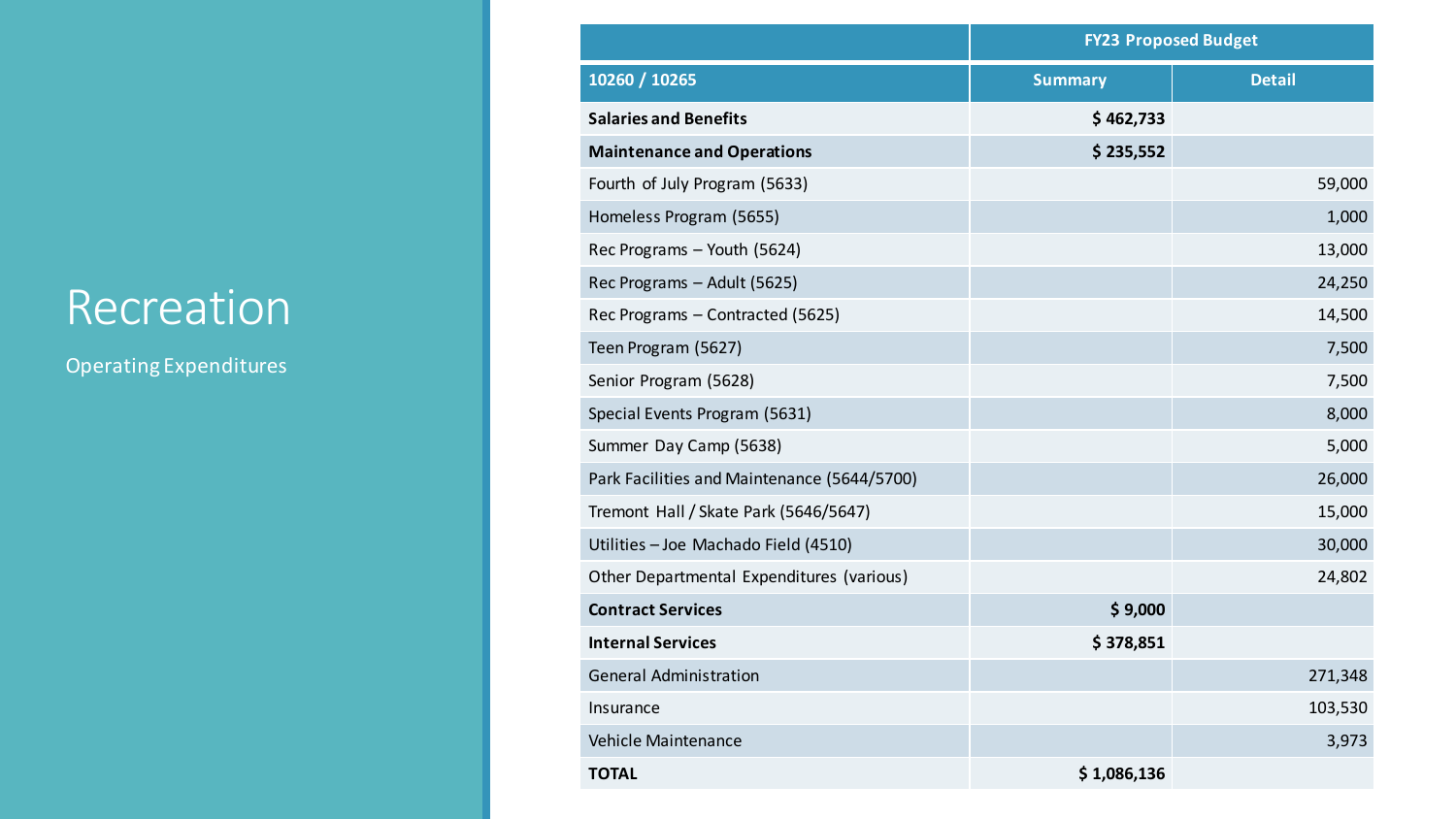#### **Other General** Fund

Public Works Related Expenditures

|                                                                    | <b>FY23 Proposed Budget</b> |               |  |
|--------------------------------------------------------------------|-----------------------------|---------------|--|
|                                                                    | <b>Summary</b>              | <b>Detail</b> |  |
| <b>Maintenance and Operations</b>                                  | \$115,500                   |               |  |
| <b>Maintenance of Premises</b><br>(Fund 105 – City Infrastructure) |                             | 50,000        |  |
| <b>Miscellaneous Fees</b><br>(Fund 124 – Storm Drain)              |                             | 5,500         |  |
| Utilities (Fund 133 – Cemetery)                                    |                             | 45,000        |  |
| <b>Maintenance of Premises</b><br>(Fund 133 – Cemetery)            |                             | 7,000         |  |
| Supplies (Fund 133 – Cemetery)                                     |                             | 5,000         |  |
| <b>Contract Services</b>                                           | \$170,820                   |               |  |
| <b>Storm Water Permitting</b><br>(Fund 124 – Storm Drain)          |                             | 96,320        |  |
| <b>Montrose Contract</b><br>(Fund 124 – Storm Drain)               |                             | 74,500        |  |
| <b>TOTAL</b>                                                       | \$286,320                   |               |  |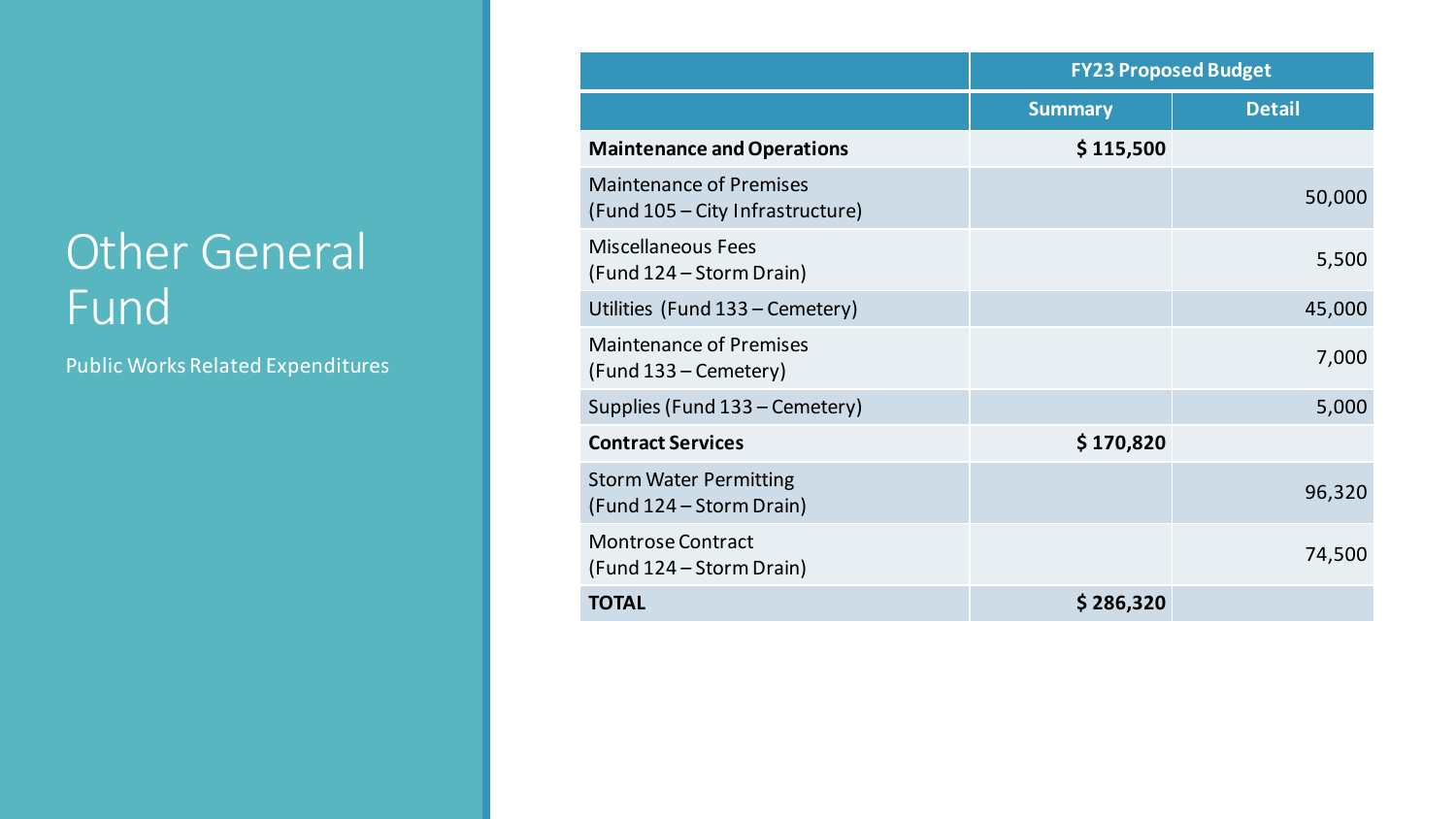#### **Other General** Fund

|                                                       | <b>FY23 Proposed Budget</b> |               |  |
|-------------------------------------------------------|-----------------------------|---------------|--|
|                                                       | <b>Summary</b>              | <b>Detail</b> |  |
| <b>Salaries and Benefits</b><br>(Fund 136 – SA Admin) | \$198,472                   |               |  |
| <b>Maintenance and Operations</b>                     | \$500                       |               |  |
| Communications (Fund 136 – SA Admin)                  |                             | 500           |  |
| <b>Contract Services</b>                              | \$1,884,411                 |               |  |
| Chamber Marketing / Promotion<br>(Fund 102)           |                             | 1,254,000     |  |
| Professional Services - RSG (Fund 136)                |                             | 25,000        |  |
| Accounting and Auditing (Fund 136)                    |                             | 5,500         |  |
| City Attorney (Fund 136)                              |                             | 1,000         |  |
| Hospital Sales Tax Pass Thru (Fund 141)               |                             | 598,911       |  |
| <b>Internal Services</b>                              | \$300,240                   |               |  |
| <b>General Administration (10225)</b>                 |                             | 217,590       |  |
| Insurance (10225)                                     |                             | 82,650        |  |
| <b>TOTAL</b>                                          | \$2,383,623                 |               |  |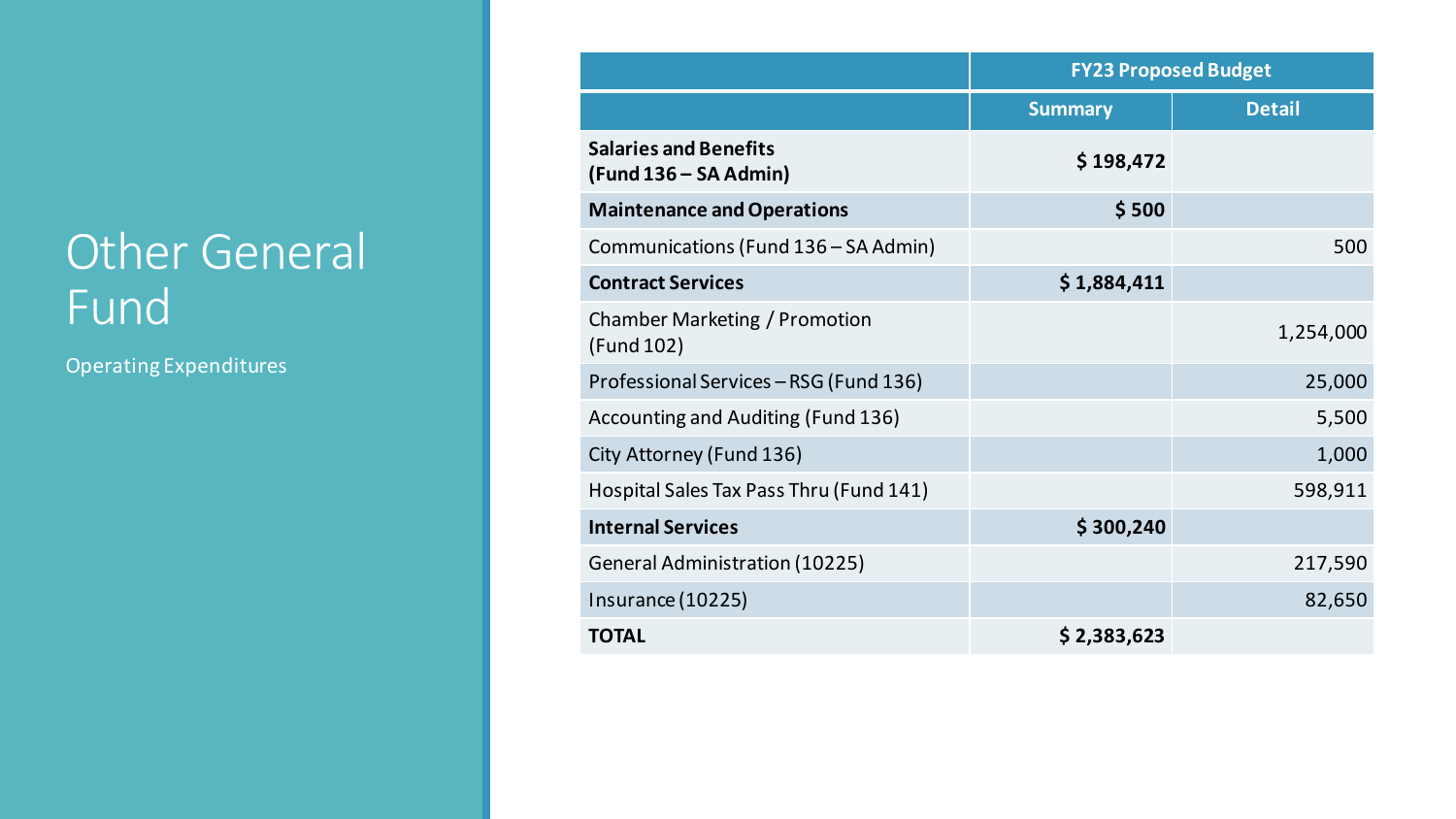## Harbor Fund (Fund 103)

| <b>Category</b>                                  | <b>FY20 Actual</b> | <b>FY21 Actual</b> | <b>FY22 Budget</b> | <b>FY22 Estimate</b> | <b>FY23 Proposed</b> |
|--------------------------------------------------|--------------------|--------------------|--------------------|----------------------|----------------------|
| <b>Operating Revenues</b>                        | \$5,190,465        | \$5,632,126        | \$6,051,144        | \$6,925,836          | \$6,824,270          |
|                                                  |                    |                    |                    |                      |                      |
| <b>Operating Expenditures</b>                    |                    |                    |                    |                      |                      |
| <b>Salaries and Benefits</b>                     | (3,205,271)        | (2,582,699)        | (2,602,516)        | (2,486,803)          | (2,886,578)          |
| <b>Maintenance and Operations</b>                | (591, 600)         | (600, 893)         | (628, 300)         | (636, 196)           | (694, 200)           |
| <b>Contract Services</b>                         | (1,461,442)        | (1,371,614)        | (1,618,700)        | (1,614,061)          | (1,774,590)          |
| <b>DBAW Loan</b>                                 | (112, 022)         | (56, 155)          | (56, 155)          | (56, 155)            |                      |
| <b>Internal Services</b>                         | (1, 163, 344)      | (886, 871)         | (1, 214, 227)      | (1, 113, 272)        | (1,022,000)          |
| Due To General Fund                              |                    |                    |                    | (600, 612)           |                      |
| <b>Operating Revenues</b><br>(Draws on Reserves) | (51,343,214)       | \$133,894          | (\$128,758)        | \$418,737            | \$446,902            |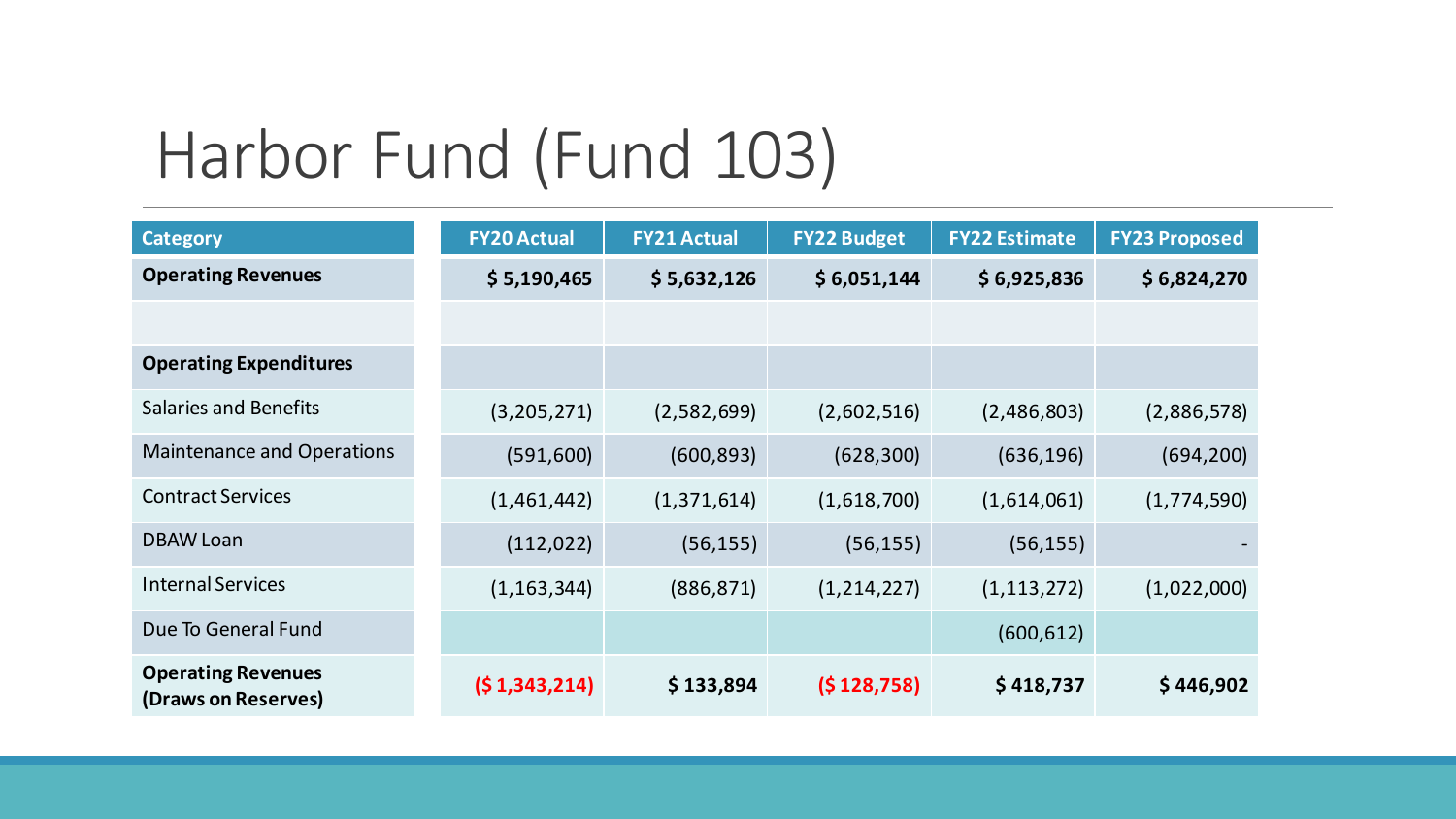#### Harbor Fund Operating Expenditures Fund 103

|                     | <b>Full-Time</b><br><b>Equivalents</b><br>(FTE) | <b>Salaries &amp;</b><br><b>Benefits</b> | <b>Maintenance &amp;</b><br><b>Operations</b> | <b>Contract</b><br><b>Services</b> | <b>Internal</b><br><b>Services</b> | <b>Total</b> |
|---------------------|-------------------------------------------------|------------------------------------------|-----------------------------------------------|------------------------------------|------------------------------------|--------------|
| Administration      | 1.8                                             | 373,301                                  | 93,700                                        | 56,000                             | 116,980                            | 639,981      |
| <b>Operations</b>   | 18.1                                            | 2,159,770                                | 575,500                                       | 291,500                            | 615,192                            | 3,641,962    |
| <b>Public Works</b> | 4.1                                             | 353,507                                  | 25,000                                        | 1,427,090                          | 289,828                            | 2,095,425    |
| <b>Total</b>        | 24.0                                            | \$2,886,578                              | \$694,200                                     | \$1,774,590                        | \$1,022,000                        | \$6,372,368  |

#### Full-time Equivalents (FTE)

- Administration includes portion of Harbor Master (0.8) and Senior Administrative Assistant (1.0)
- Operations includes Harbor Patrol (13.1), Harbor Maintenance (3.0), and Parking Control/Sanitation (2.0)
- Public Works includes portion of Public Works time allocated to projects along the waterfront (~25%)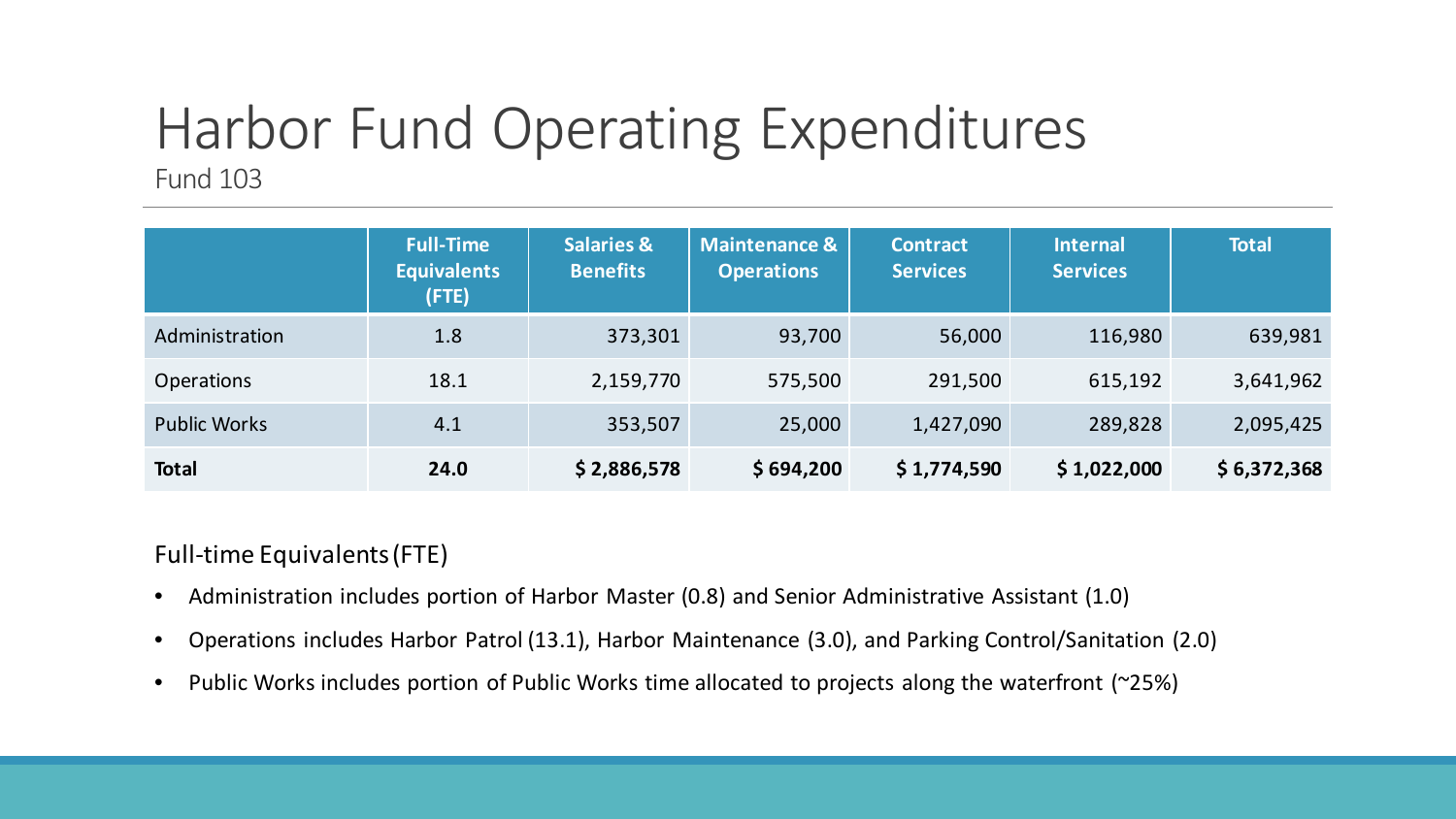#### Harbor **Administration**

|                                                    | <b>FY23 Proposed Budget</b> |               |  |
|----------------------------------------------------|-----------------------------|---------------|--|
| 10370                                              | <b>Summary</b>              | <b>Detail</b> |  |
| <b>Salaries and Benefits</b>                       | \$373,301                   |               |  |
| <b>Maintenance and Operations</b>                  | \$93,700                    |               |  |
| Office Supplies (4005)                             |                             | 2,500         |  |
| <b>Communications (4010)</b>                       |                             | 2,500         |  |
| Advertising (4015)                                 |                             | 1,000         |  |
| Rent (4600 / 4601)                                 |                             | 13,500        |  |
| Insurance (5501)                                   |                             | 66,000        |  |
| Training & Travel (5510)<br>Membership Dues (5505) |                             | 3,000         |  |
| <b>Special Department Expense</b>                  |                             | 5,200         |  |
| <b>Contract Services</b>                           | \$56,000                    |               |  |
| Monthly Maintenance - Harbor<br>Computers (5011)   |                             | 36,000        |  |
| <b>City Attorney Retainer</b>                      |                             | 20,000        |  |
| <b>Internal Services</b>                           | \$116,980                   |               |  |
| <b>General Administration</b>                      |                             | 83,920        |  |
| Insurance                                          |                             | 33,060        |  |
| <b>TOTAL</b>                                       | \$639,981                   |               |  |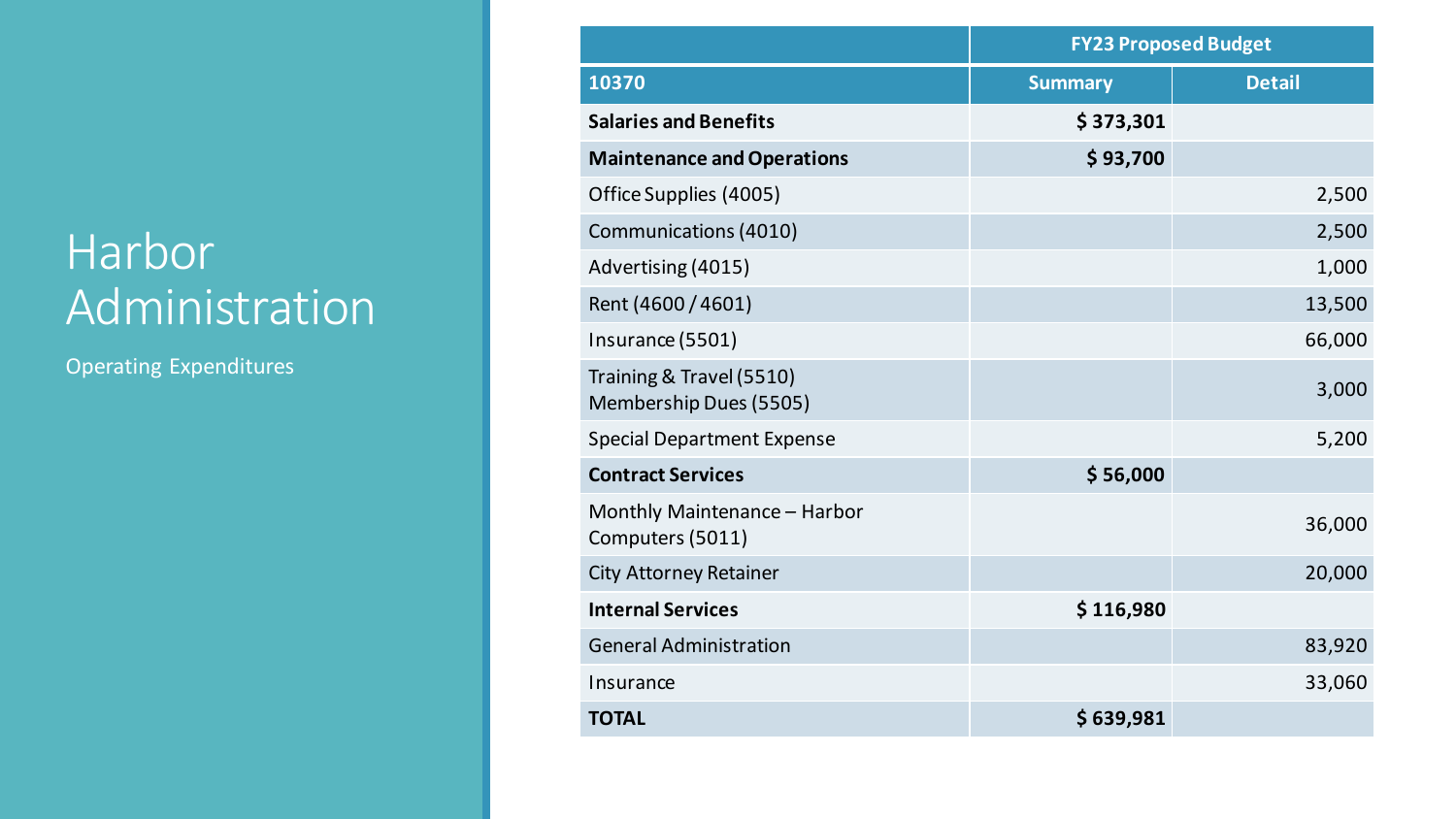#### Harbor Operations

|                                                                     | <b>FY23 Proposed Budget</b> |               |  |
|---------------------------------------------------------------------|-----------------------------|---------------|--|
| 10371                                                               | <b>Summary</b>              | <b>Detail</b> |  |
| <b>Salaries and Benefits</b>                                        | \$2,159,770                 |               |  |
| Harbor Patrol                                                       |                             | 1,655,385     |  |
| <b>Harbor Maintenance</b>                                           |                             | 355,858       |  |
| Parking Control / Harbor Sanitation                                 |                             | 148,527       |  |
| <b>Maintenance and Operations</b>                                   | \$575,500                   |               |  |
| Utilities (4505/4515/4520/4525/4530)                                |                             | 428,000       |  |
| Communications (4010) / Special Department<br><b>Expense (3625)</b> |                             | 15,500        |  |
| Rent - Fiber IT (4641)                                              |                             | 13,500        |  |
| Gas, Oil, Diesel (5600)                                             |                             | 50,000        |  |
| CC Fees (5520)                                                      |                             | 50,000        |  |
| Small Tools (3620) / Foul Weather Gear (3616)                       |                             | 6,500         |  |
| Training and Travel (5510)                                          |                             | 7,000         |  |
| Maintenance of Premises (55700)                                     |                             | 5,000         |  |
| <b>Contract Services</b>                                            | \$291,500                   |               |  |
| Shoreboat Services (5103)                                           |                             | 289,000       |  |
| Contractual Services - General (5105)                               |                             | 2,500         |  |
| <b>Internal Services</b>                                            | \$615,192                   |               |  |
| <b>General Administration</b>                                       |                             | 356,660       |  |
| Insurance                                                           |                             | 159,210       |  |
| Vehicle Maintenance                                                 |                             | 99,322        |  |
| <b>TOTAL</b>                                                        | \$3,641,962                 |               |  |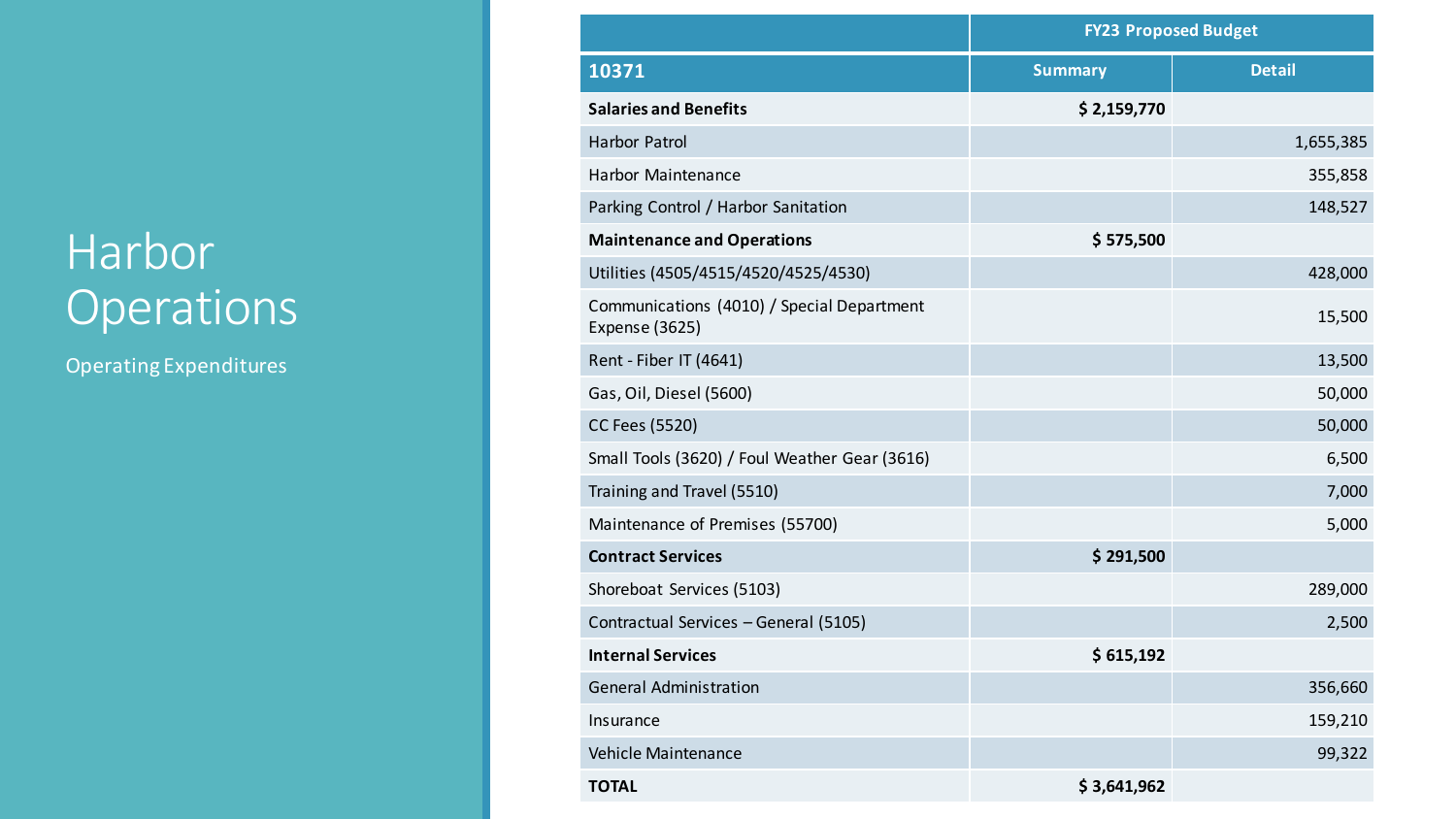#### Harbor Public Works

|                                                                  | <b>FY23 Proposed Budget</b> |               |  |
|------------------------------------------------------------------|-----------------------------|---------------|--|
| 10350                                                            | <b>Summary</b>              | <b>Detail</b> |  |
| <b>Salaries and Benefits</b>                                     | \$353,507                   |               |  |
| <b>Maintenance and Operations</b>                                | \$25,000                    |               |  |
| Rent-Casino Dock Restrooms (4637)                                |                             | 12,000        |  |
| Trash Bags (3575)                                                |                             | 9,000         |  |
| <b>Communications (4010)</b>                                     |                             | 1,500         |  |
| Training & Travel (5510)                                         |                             | 500           |  |
| Safety Supplies (3545)                                           |                             | 1,000         |  |
| Special Department Expense (3625)                                |                             | 1,000         |  |
| <b>Contract Services</b>                                         | \$1,427,090                 |               |  |
| County Lifeguard / Paramedics (5060)                             |                             | 940,000       |  |
| <b>Restroom Maintenance Contract and</b><br>Supplies (5160/5161) |                             | 244,590       |  |
| <b>Waterfront Trash Collection (5012)</b>                        |                             | 192,500       |  |
| Beach Maintenance (5155)                                         |                             | 38,000        |  |
| Miscellaneous Contract (5502)                                    |                             | 2,000         |  |
| Professional Services - Falconry (5005)                          |                             | 10,000        |  |
| <b>Internal Services</b>                                         | \$289,828                   |               |  |
| <b>General Administration</b>                                    |                             | 207,178       |  |
| Insurance                                                        |                             | 82,650        |  |
| <b>TOTAL</b>                                                     | \$1,878,248                 |               |  |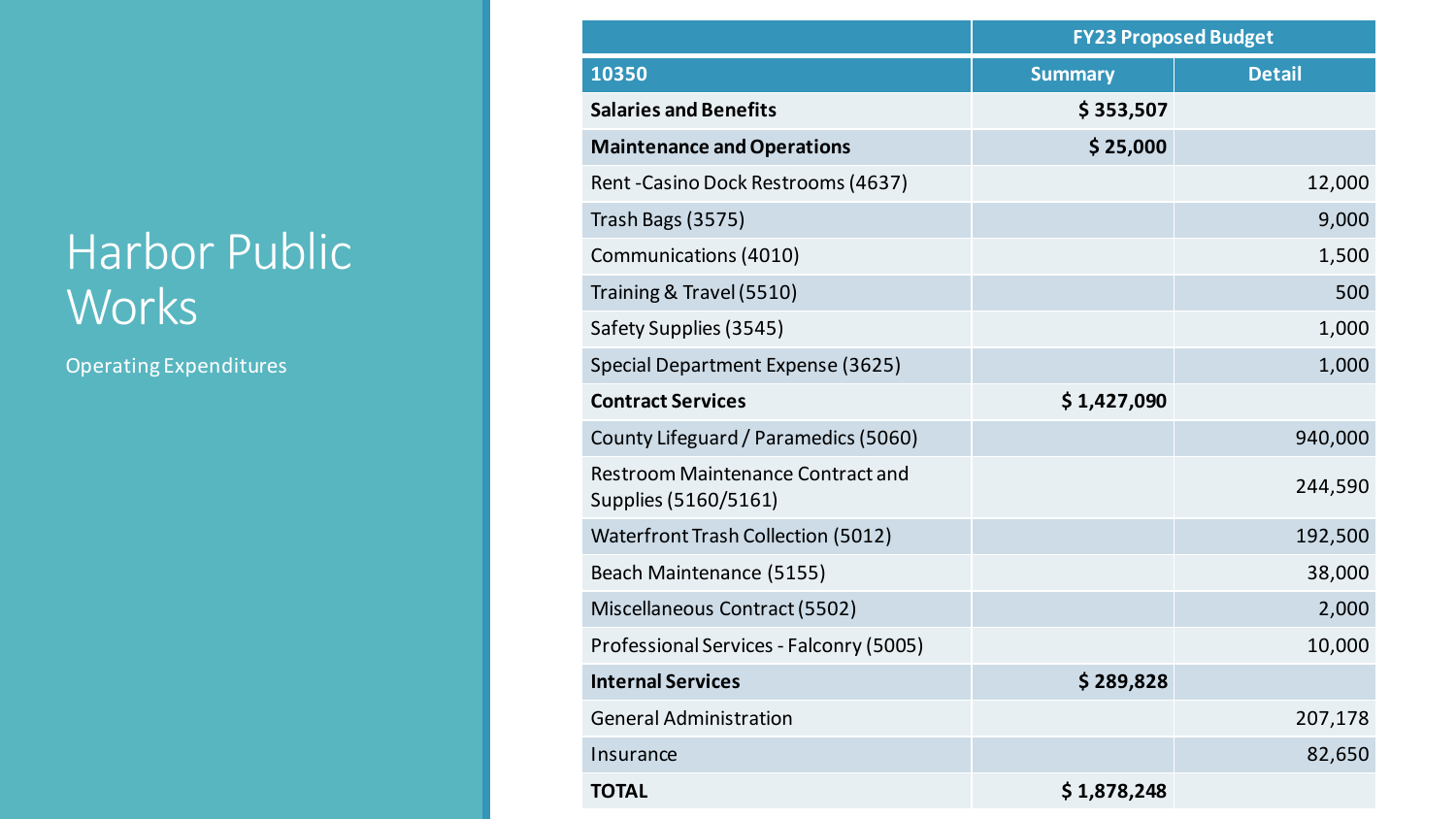# Harbor Capital Fund (Fund 104)

| <b>Cross-Channel Wharfage</b> | \$1,400,000 | Wharfage dedicated to CIP                                        |
|-------------------------------|-------------|------------------------------------------------------------------|
| Expenditures:                 |             |                                                                  |
| <b>Salaries and Benefits</b>  | (100, 769)  | Portion of PW Director and Harbor Master charged to manage CIP   |
| Maintenance and Operations    | (175, 620)  | Annual float and mooring maintenance, storm damage repairs, etc. |
| <b>Contract Services</b>      | (16,000)    | Plumbing and electrical contracted repairs; Pesticide contract   |
| <b>Internal Services</b>      | (274, 638)  | <b>General Administration and Vehicle Maintenance</b>            |
|                               |             |                                                                  |
| <b>Available to Fund CIP</b>  | \$832,973   |                                                                  |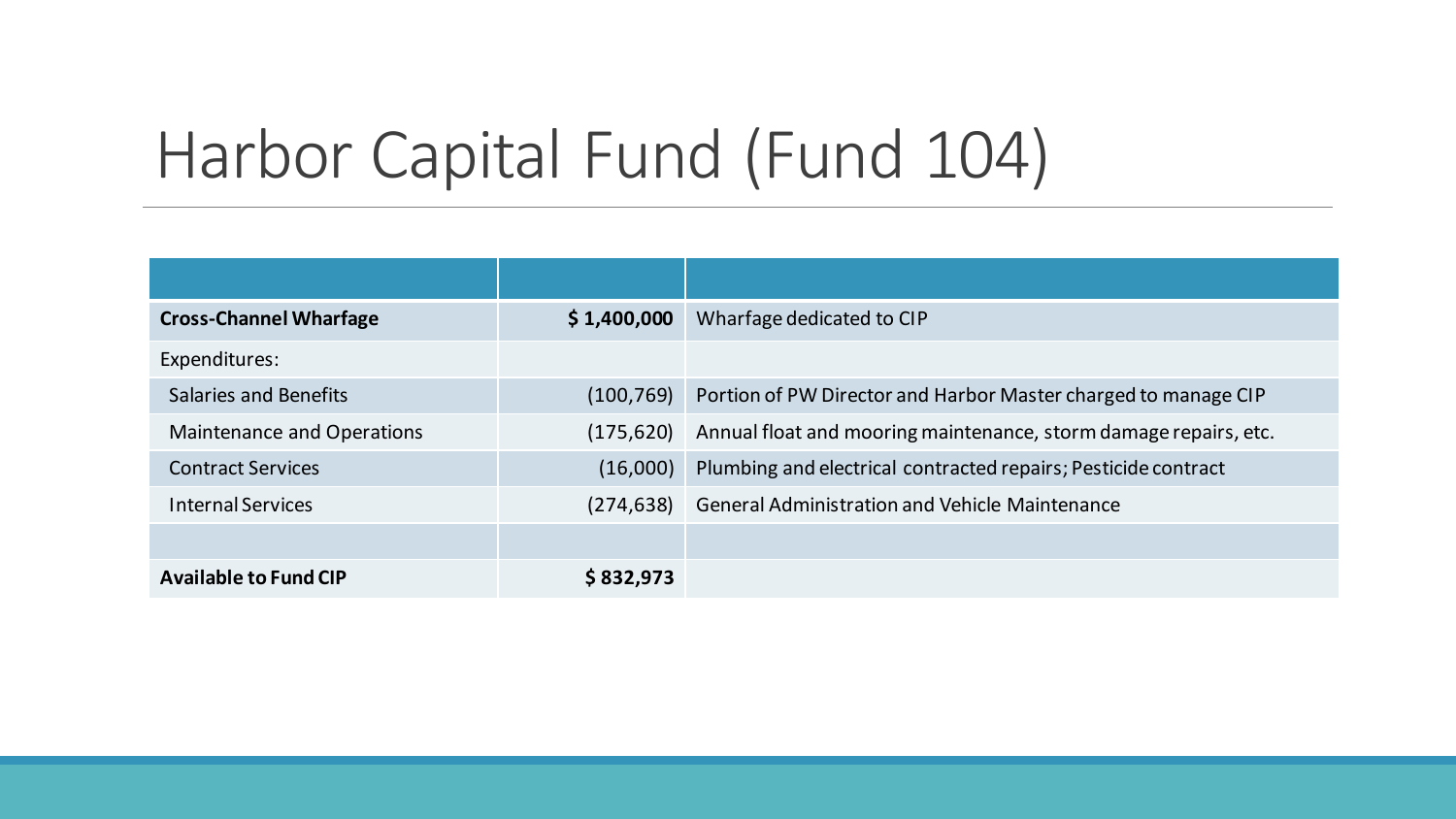#### Harbor Capital

|                                      | <b>FY23 Proposed Budget</b> |               |  |
|--------------------------------------|-----------------------------|---------------|--|
| 10350                                | <b>Summary</b>              | <b>Detail</b> |  |
| <b>Salaries and Benefits</b>         | \$100,769                   |               |  |
| <b>Maintenance and Operations</b>    | \$175,620                   |               |  |
| Float Maintenance (5705)             |                             | 40,000        |  |
| Mooring Maintenance (5703)           |                             | 30,000        |  |
| Maintenance of Premises (5700)       |                             | 30,000        |  |
| Storm Damage (5701)                  |                             | 25,000        |  |
| Vehicle/Equipment Maintenance (5610) |                             | 40,000        |  |
| Float Storage (5702)                 |                             | 10,000        |  |
| Communications (4010)                |                             | 620           |  |
| <b>Contract Services</b>             | \$16,000                    |               |  |
| <b>Internal Services</b>             | \$274,638                   |               |  |
| <b>General Administration</b>        |                             | 215,045       |  |
| <b>Vehicle Maintenance</b>           |                             | 59,593        |  |
| <b>TOTAL</b>                         | \$567,027                   |               |  |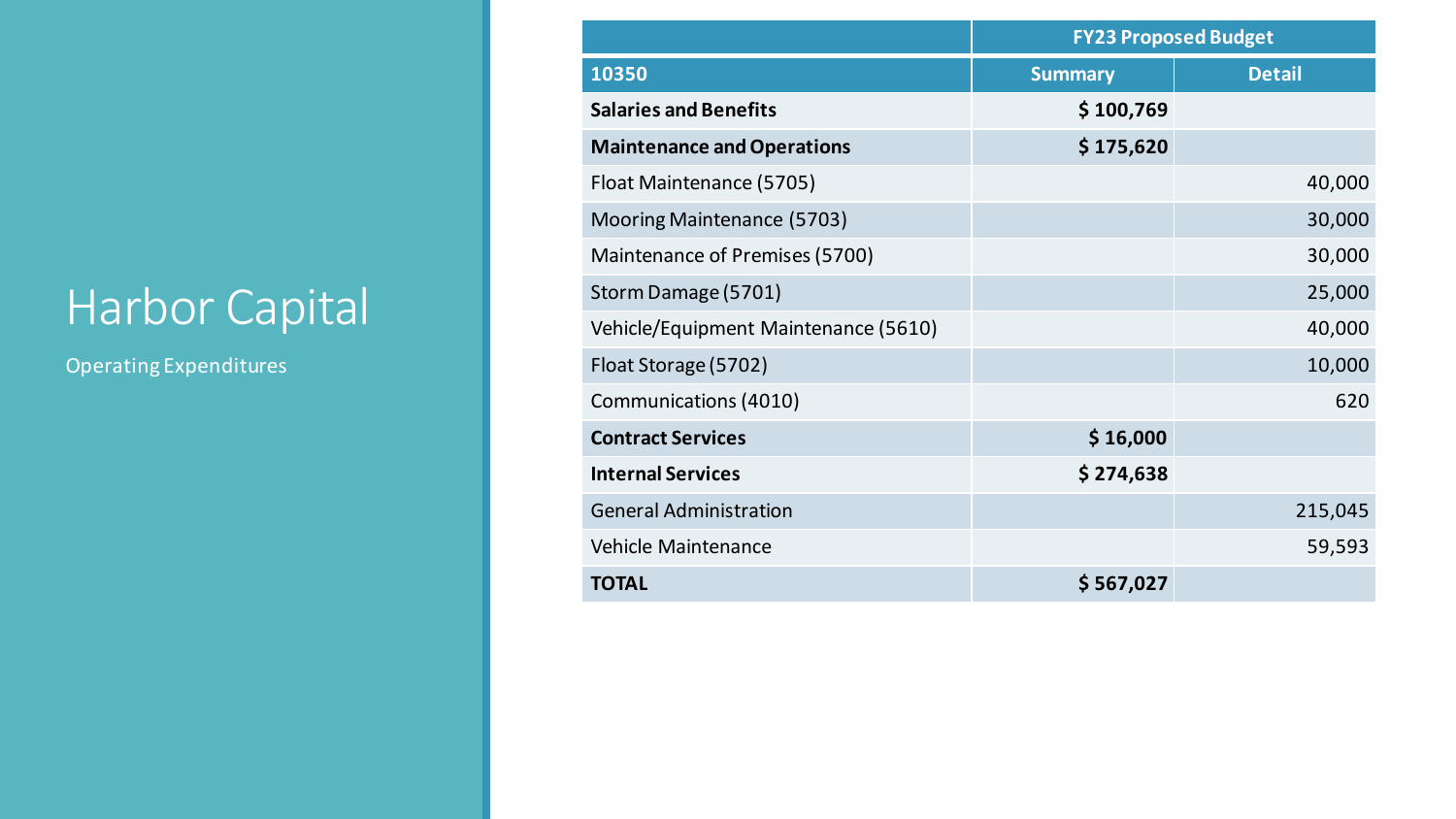## ISF Fund Operating Expenditures

|                            | <b>Full-Time</b><br><b>Equivalents</b><br>(FTE) | <b>Salaries &amp;</b><br><b>Benefits</b> | <b>Maintenance &amp;</b><br><b>Operations</b> | <b>Contract</b><br><b>Services</b> | <b>Capital Outlay</b> | <b>Total</b> |
|----------------------------|-------------------------------------------------|------------------------------------------|-----------------------------------------------|------------------------------------|-----------------------|--------------|
| General<br>Administration  | 9.6                                             | \$1,688,053                              | \$313,950                                     | \$508,000                          | \$50,000              | \$2,560,003  |
| Elected                    | 0.0                                             | 25,350                                   | 7,500                                         |                                    |                       | 32,850       |
| Legal                      | 0.0                                             |                                          |                                               | 150,000                            |                       | 150,000      |
| Administration             | 5.0                                             | 883,225                                  | 64,750                                        | 3,000                              |                       | 950,975      |
| Finance                    | 4.6                                             | 579,478                                  | 55,200                                        | 70,000                             |                       | 704,678      |
| <b>General Government</b>  | 0.0                                             | 200,000                                  | 186,500                                       | 285,000                            | 50,000                | 721,500      |
| <b>Insurance</b>           | 0.0                                             | $\zeta$ -                                | \$650,000                                     | \$220,000                          | $\zeta$ -             | \$870,000    |
| <b>Vehicle Maintenance</b> | 2.0                                             | \$205,289                                | \$192,000                                     | \$ -                               | $\frac{1}{2}$ -       | \$397,289    |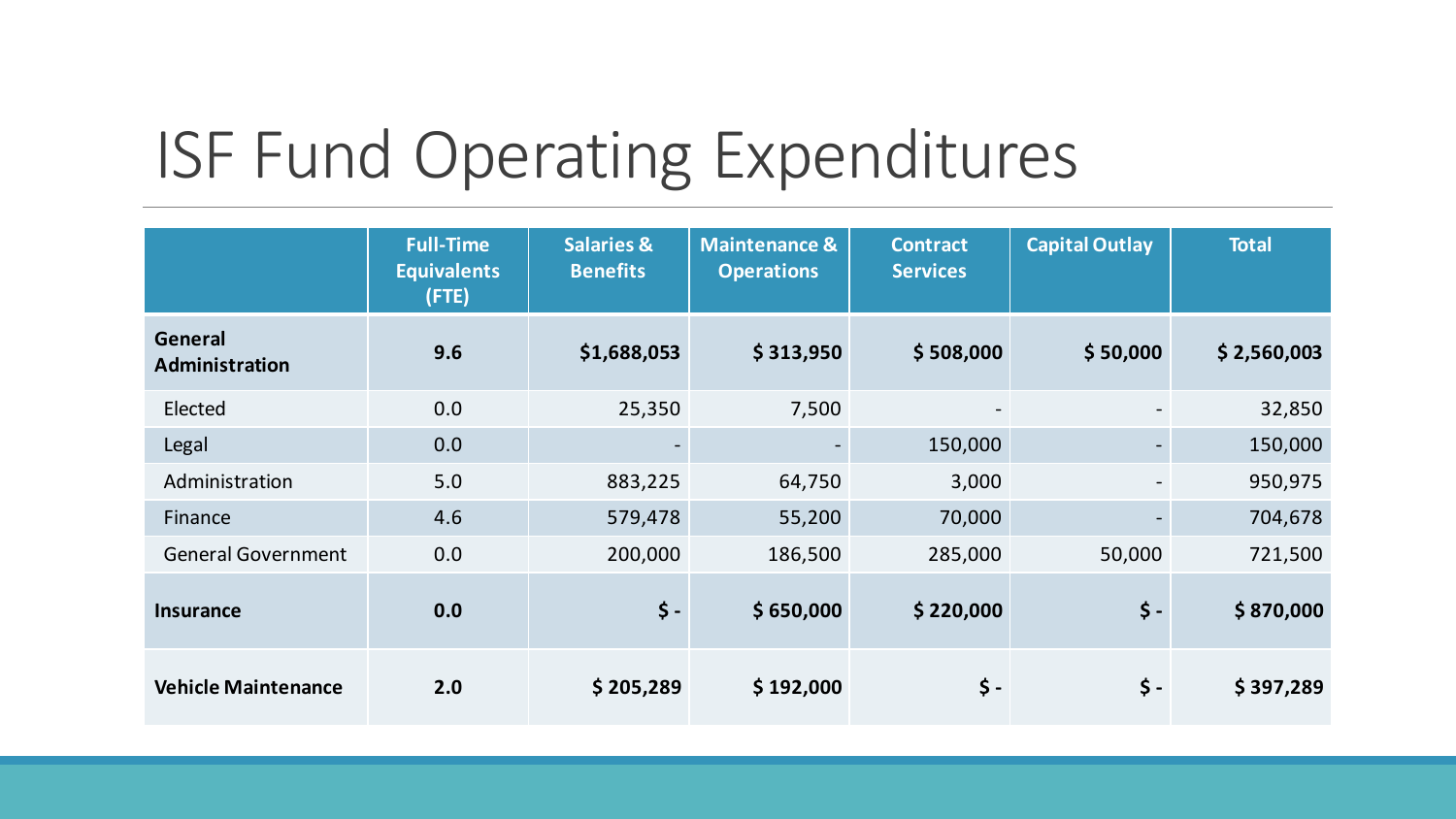### Elected and Legal

|                                     | <b>FY23 Proposed Budget</b> |               |  |
|-------------------------------------|-----------------------------|---------------|--|
| 10110/10115/10120                   | <b>Summary</b>              | <b>Detail</b> |  |
| <b>Salaries and Benefits</b>        | \$25,350                    |               |  |
| <b>Maintenance and Operations</b>   | \$7,500                     |               |  |
| Training and Travel (10110-5510)    |                             | 7,000         |  |
| Training and Travel (10115-5510)    |                             | 500           |  |
| <b>Contract Services</b>            | \$150,000                   |               |  |
| City Attorney Retainer (10120-5030) |                             | 150,000       |  |
| <b>TOTAL</b>                        | \$182,850                   |               |  |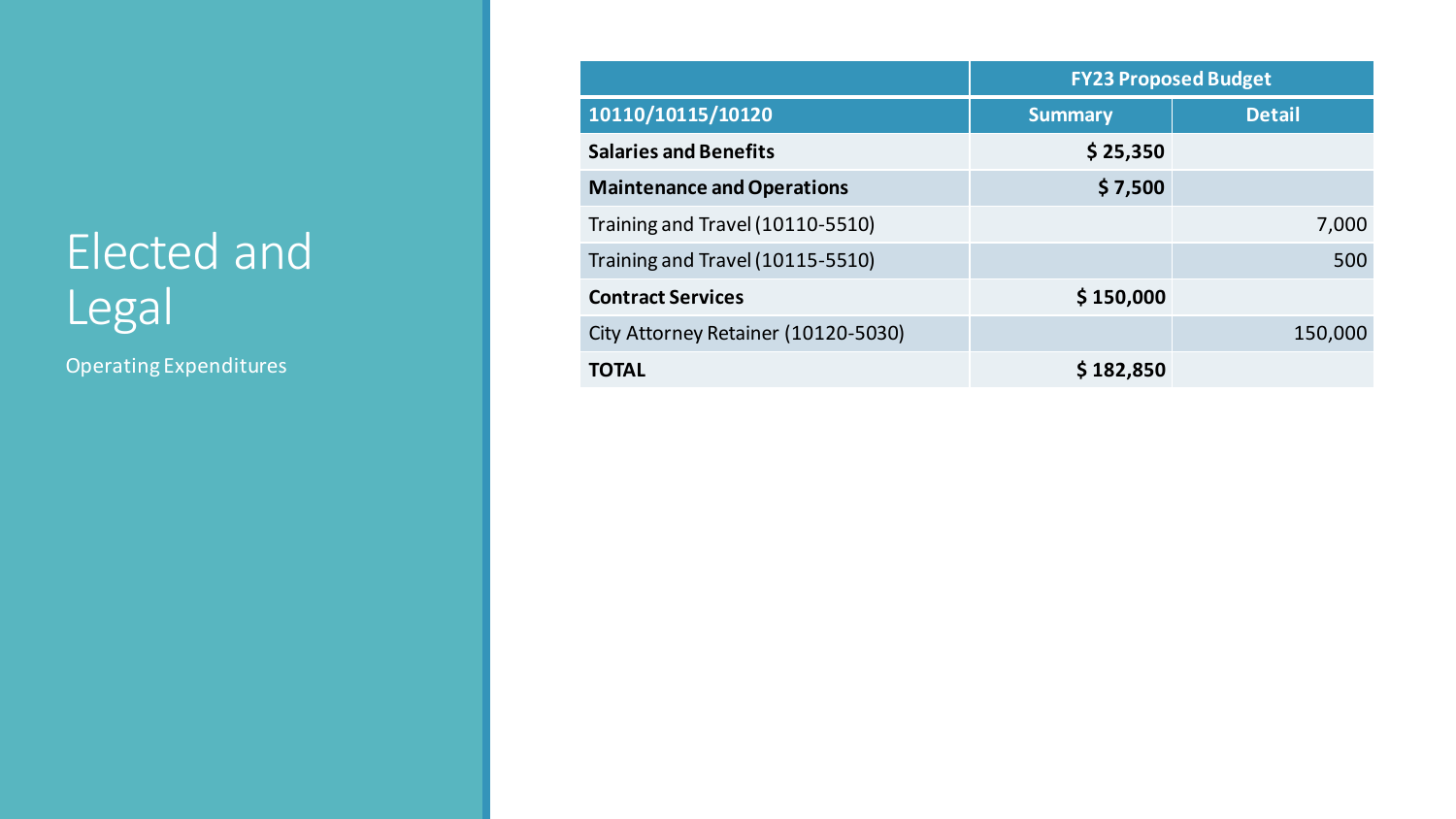#### **Administration**

|                                              | <b>FY23 Proposed Budget</b> |               |  |
|----------------------------------------------|-----------------------------|---------------|--|
| 10125                                        | <b>Summary</b>              | <b>Detail</b> |  |
| <b>Salaries and Benefits</b>                 | \$883,225                   |               |  |
| <b>Maintenance and Operations</b>            | \$64,500                    |               |  |
| Election Expense (3515)                      |                             | 25,000        |  |
| Membership Dues - Gateway COG (5505)         |                             | 14,500        |  |
| Membership Dues - League CA Cities<br>(5505) |                             | 4,000         |  |
| Membership Dues - Contract Cities (5505)     |                             | 3,000         |  |
| Membership Dues - Other (5505)               |                             | 3,500         |  |
| Training and Travel (5510/5511)              |                             | 8,000         |  |
| Gas, Oil, and Diesel (5600)                  |                             | 4,000         |  |
| <b>Communications (4010)</b>                 |                             | 2,750         |  |
| <b>Contract Services</b>                     | \$3,000                     |               |  |
| Professional Services (5005)                 |                             | 3,000         |  |
| <b>TOTAL</b>                                 | \$950,975                   |               |  |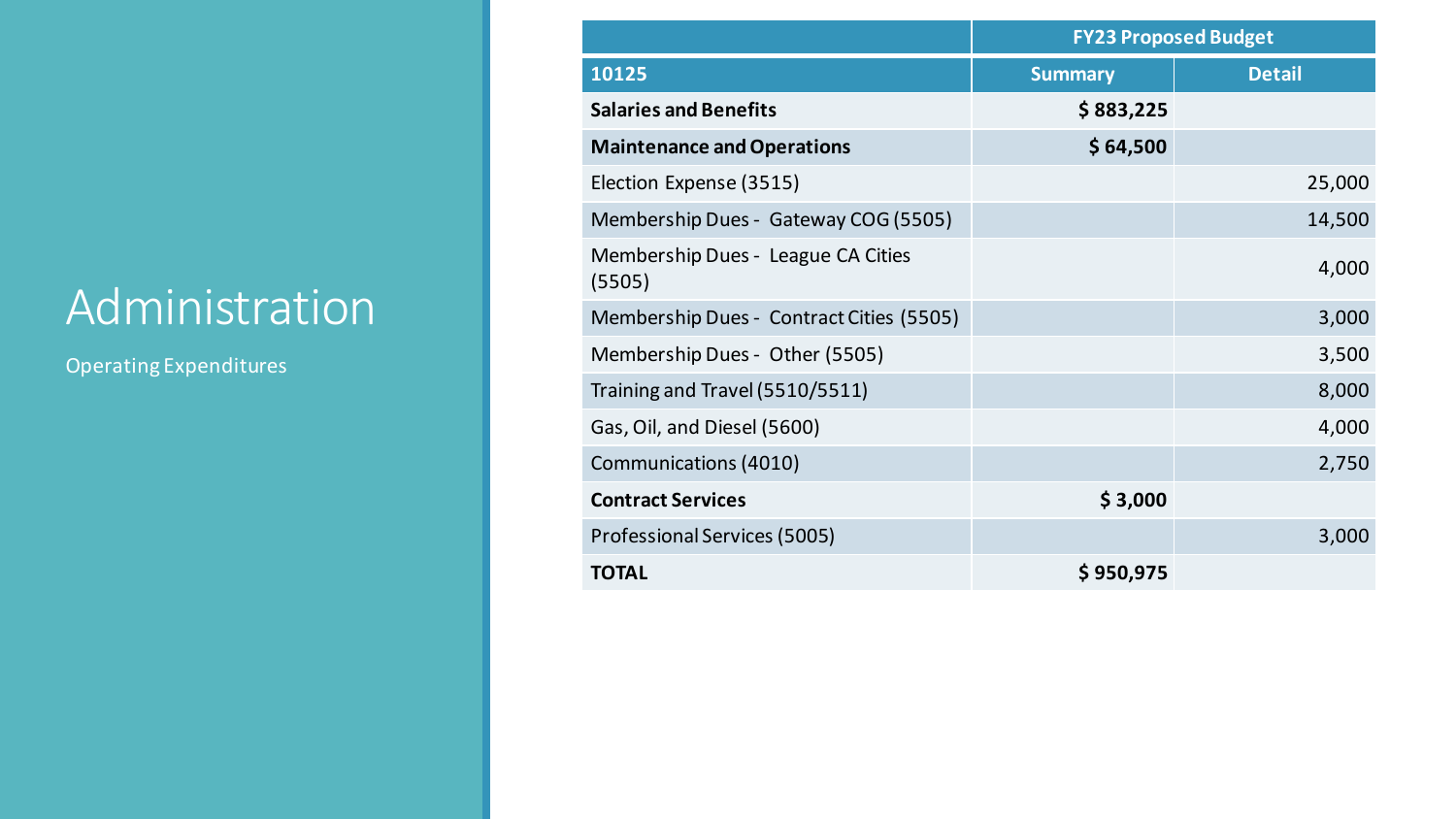#### Finance

|                                   | <b>FY23 Proposed Budget</b> |               |  |
|-----------------------------------|-----------------------------|---------------|--|
| 10130                             | <b>Summary</b>              | <b>Detail</b> |  |
| <b>Salaries and Benefits</b>      | \$579,478                   |               |  |
| <b>Maintenance and Operations</b> | \$55,200                    |               |  |
| Monthly Software Charges (5006)   |                             | 45,000        |  |
| Membership and Dues (5505)        |                             | 1,200         |  |
| Training and Travel (5510)        |                             | 4,000         |  |
| Communications (4010)             |                             | 2,000         |  |
| Special Department Expense (3525) |                             | 3,000         |  |
| <b>Contract Services</b>          | \$70,000                    |               |  |
| Ambulance Billing (5005)          |                             | 20,000        |  |
| Budget Software (5005)            |                             | 25,000        |  |
| Payroll Software (5005)           |                             | 25,000        |  |
| <b>TOTAL</b>                      | \$704,678                   |               |  |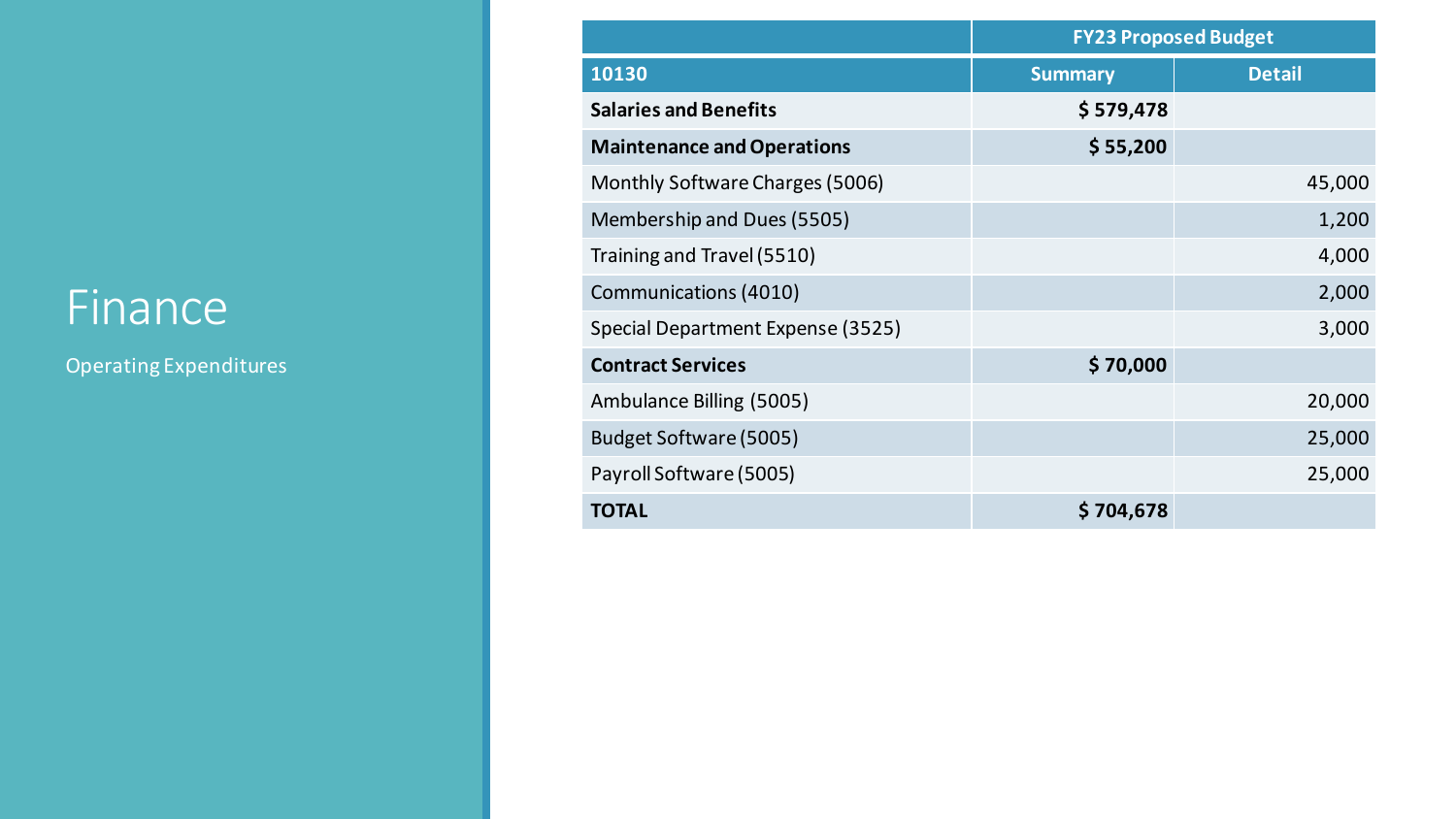#### General Government

|                                               | <b>FY23 Proposed Budget</b> |               |  |  |
|-----------------------------------------------|-----------------------------|---------------|--|--|
| 10135                                         | <b>Summary</b>              | <b>Detail</b> |  |  |
| <b>Salaries and Benefits (Retiree OPEB)</b>   | \$200,000                   |               |  |  |
| <b>Maintenance and Operations</b>             | \$186,500                   |               |  |  |
| Maintenance of Premises (5700)                |                             | 20,500        |  |  |
| Utilities and Internet (4505/4515/4516)       |                             | 60,000        |  |  |
| Bank and CC Fees (5520)                       |                             | 14,000        |  |  |
| Rent - Mail Machine and Copier<br>(4610/4615) |                             | 15,000        |  |  |
| Advertising (4015)                            |                             | 16,000        |  |  |
| <b>Communications (4010)</b>                  |                             | 35,000        |  |  |
| Office Supplies (4005)                        |                             | 15,000        |  |  |
| Special Department Expense (3525)             |                             | 11,000        |  |  |
| <b>Contract Services</b>                      | \$285,000                   |               |  |  |
| Website Remodel (5005)                        |                             | 20,000        |  |  |
| <b>Townsend Public Affairs (5005)</b>         |                             | 60,000        |  |  |
| <b>HdL Tax Consulting (5005)</b>              |                             | 15,000        |  |  |
| Accounting and Audit (5010)                   |                             | 80,000        |  |  |
| Professional Services-IT (5018)               |                             | 75,000        |  |  |
| Operating Costs - IT (5020)                   |                             | 35,000        |  |  |
| Capital Outlay - IT                           | \$50,000                    |               |  |  |
| <b>TOTAL</b>                                  | \$721,500                   |               |  |  |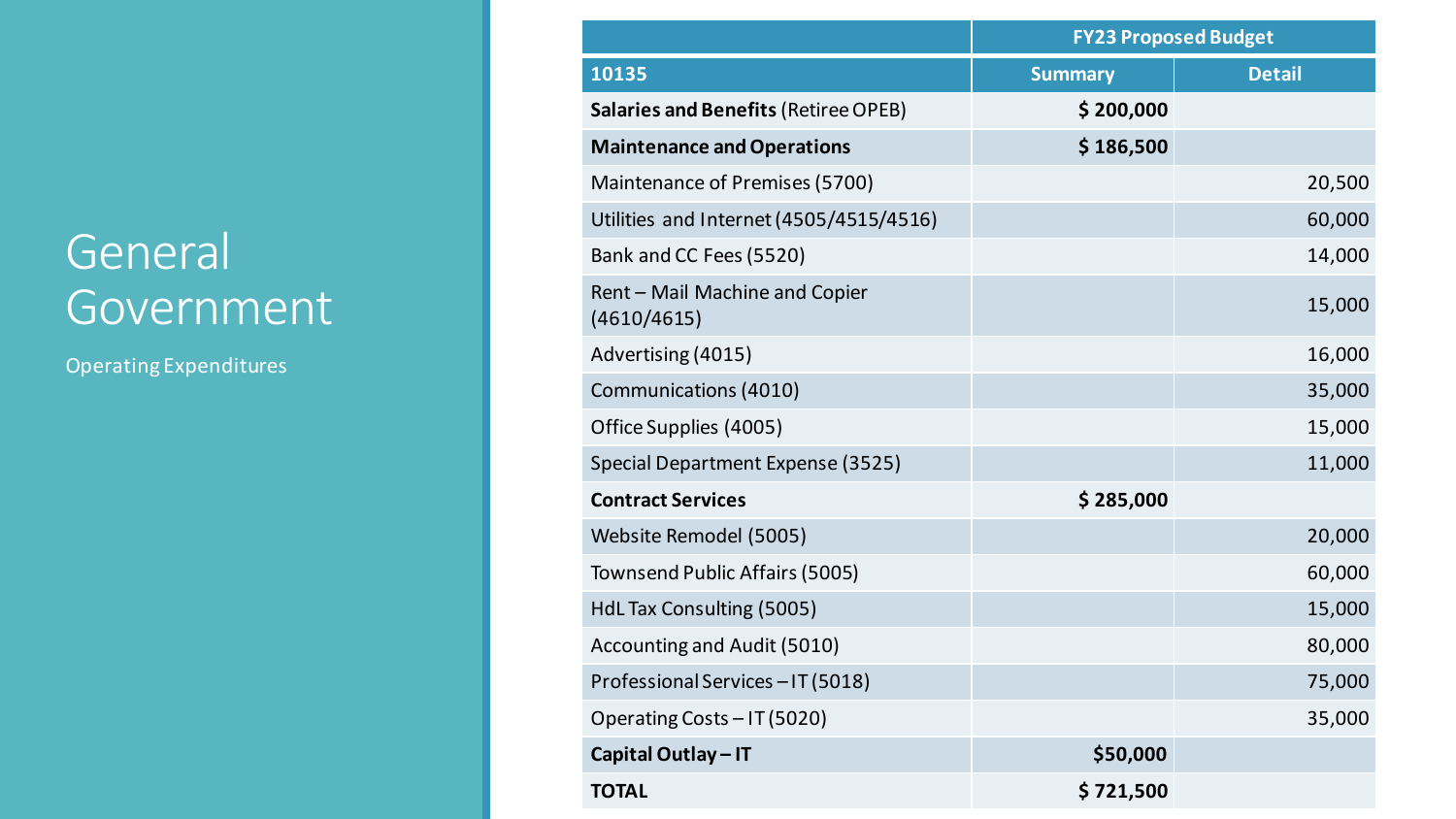#### Insurance Fund

|                                      | <b>FY23 Proposed Budget</b> |               |  |
|--------------------------------------|-----------------------------|---------------|--|
| 11830                                | <b>Summary</b>              | <b>Detail</b> |  |
| <b>Salaries and Benefits</b>         | \$ -                        |               |  |
| <b>Maintenance and Operations</b>    | \$-                         |               |  |
| <b>Contract Services</b>             | \$220,000                   |               |  |
| <b>City Attorney Retainer (5030)</b> |                             | 50,000        |  |
| Legal Expenses (5031)                |                             | 150,000       |  |
| CA DPT TOX SUB (5186)                |                             | 20,000        |  |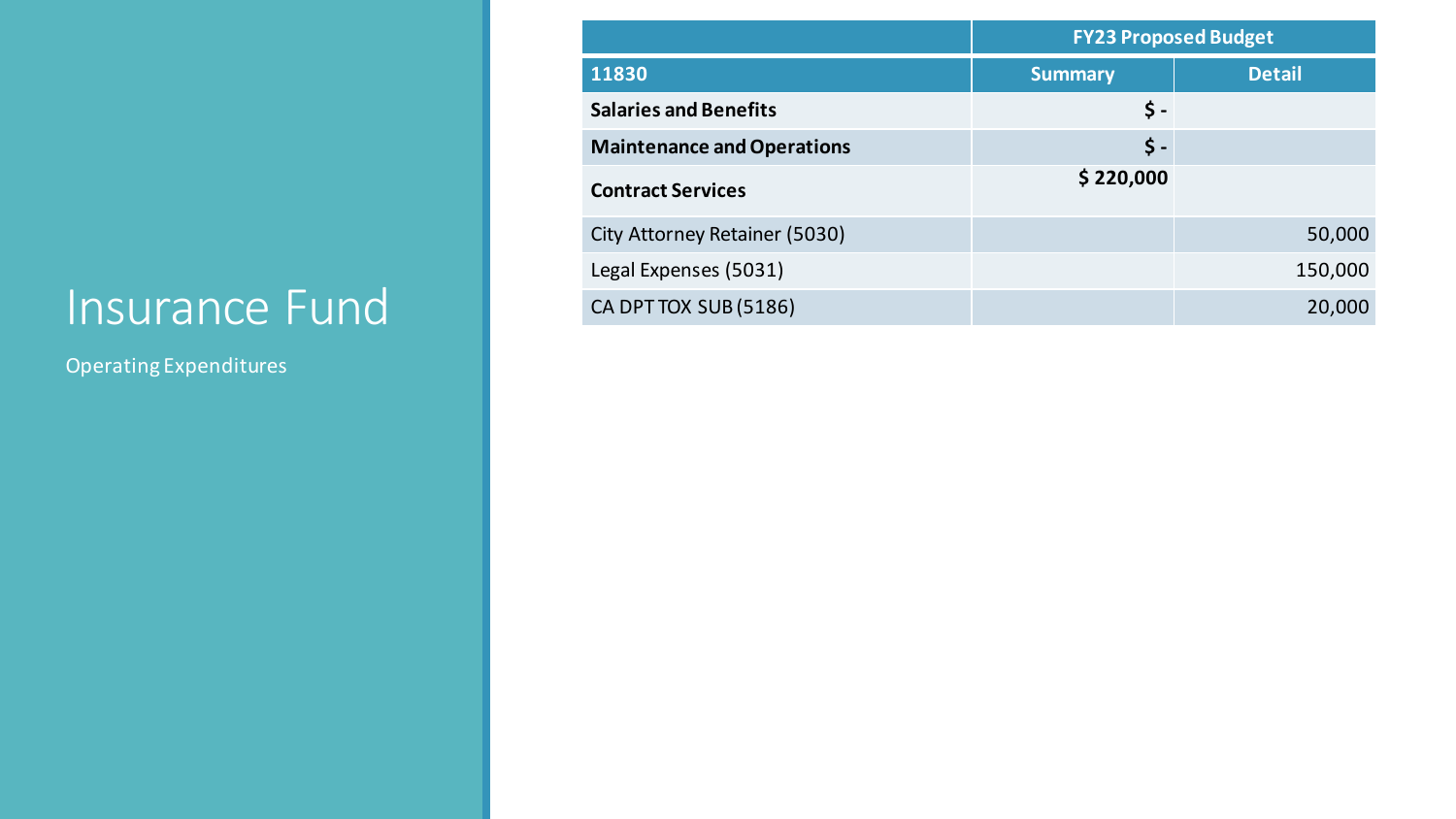#### Vehicle Maintenance Fund

|                                        | <b>FY23 Proposed Budget</b> |               |  |
|----------------------------------------|-----------------------------|---------------|--|
| 13825                                  | <b>Summary</b>              | <b>Detail</b> |  |
| <b>Salaries and Benefits</b>           | \$205,289                   |               |  |
| <b>Maintenance and Operations</b>      | \$192,000                   |               |  |
| Rent - Garage Facility (4620)          |                             | 75,000        |  |
| Vehicle / Equipment Maintenance (5610) |                             | 100,000       |  |
| Small Tools (3620)                     |                             | 5,000         |  |
| Communications (4010)                  |                             | 1,000         |  |
| Training and Travel (5510)             |                             | 1,000         |  |
| <b>Safety Supplies</b>                 |                             | 1,000         |  |
| Special Department Expense (3525)      |                             | 9,000         |  |
| <b>Contract Services</b>               | $\zeta$ -                   |               |  |
| <b>TOTAL</b>                           | \$397,289                   |               |  |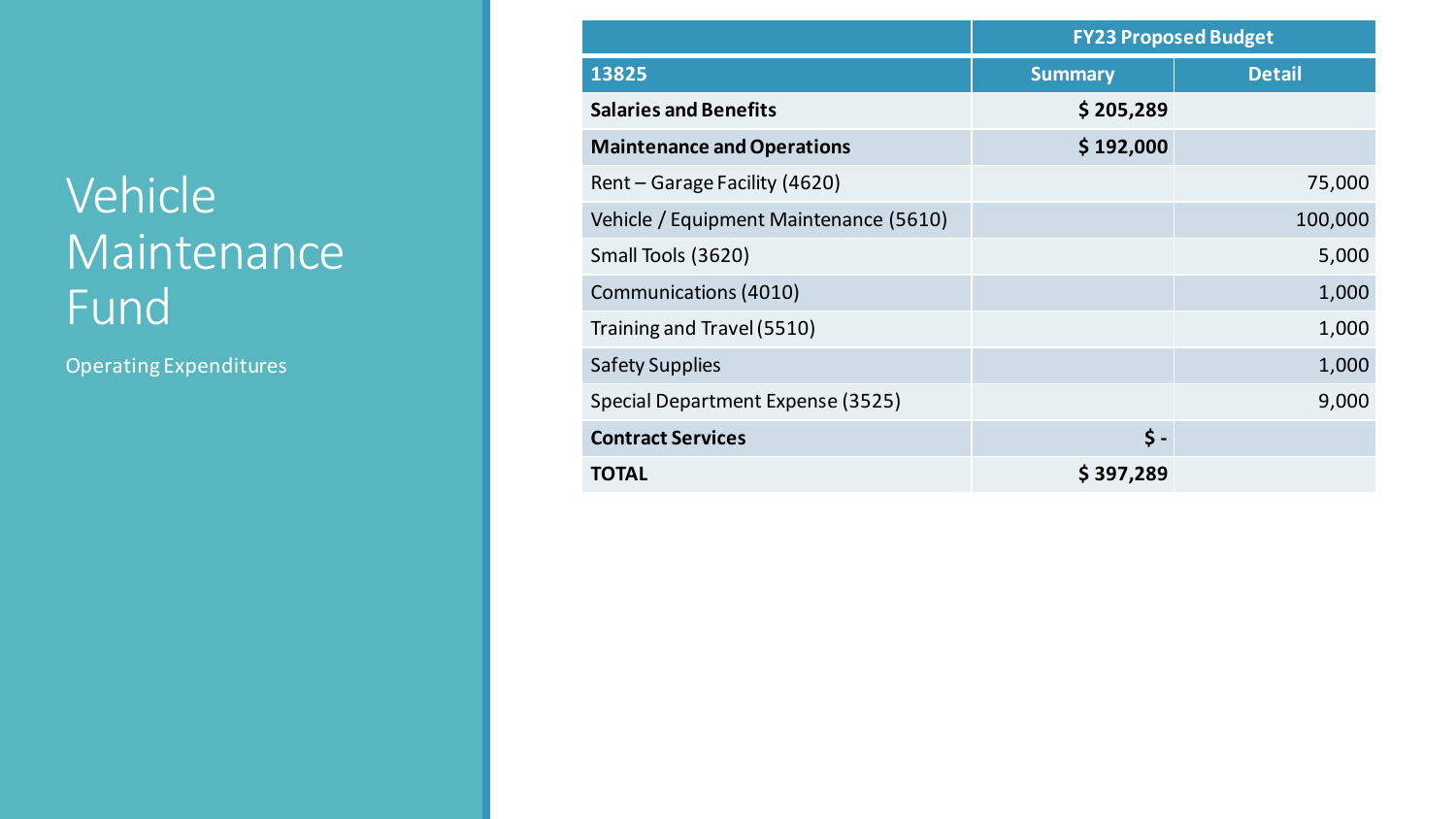# FY23 Labor Overview (All Funds)

| <b>Department</b><br><b>FTE</b> | <b>FY20</b> | <b>FY21</b> | <b>FY22</b> | <b>FY23*</b> |
|---------------------------------|-------------|-------------|-------------|--------------|
| Administration                  | 9.3         | 7.2         | 9.5         | 7.0          |
| Finance                         | 6.0         | 4.0         | 4.7         | 5.0          |
| Fire                            | 13.0        | 13.0        | 13.0        | 15.0         |
| <b>Community Service</b>        | 5.6         | 4.6         | 5.2         | 5.7          |
| Planning                        | 3.0         | 1.5         | 2.7         | 3.0          |
| <b>Public Works</b>             | 21.9        | 14.5        | 14.0        | 15.0         |
| Harbor                          | 24.9        | 19.8        | 19.6        | 20.1         |
| <b>Total</b>                    | 83.7        | 65.0        | 68.7        | 70.8         |

#### FTE changes from FY22 include:

| <b>Net Increase in FTE</b>                  |        |
|---------------------------------------------|--------|
| • Harbor Patrol Officer (PT)                | $+0.5$ |
| • PW Maintenance Worker                     | $+1.0$ |
| • Recreation Leader (PT)                    | $+0.5$ |
| • PY Midyear Hires budgeted for Full Year   | $+0.6$ |
| • PY City Clerk position filled internally  | $-0.5$ |
| . Code Enforcement moved from Admin to Fire | N/A    |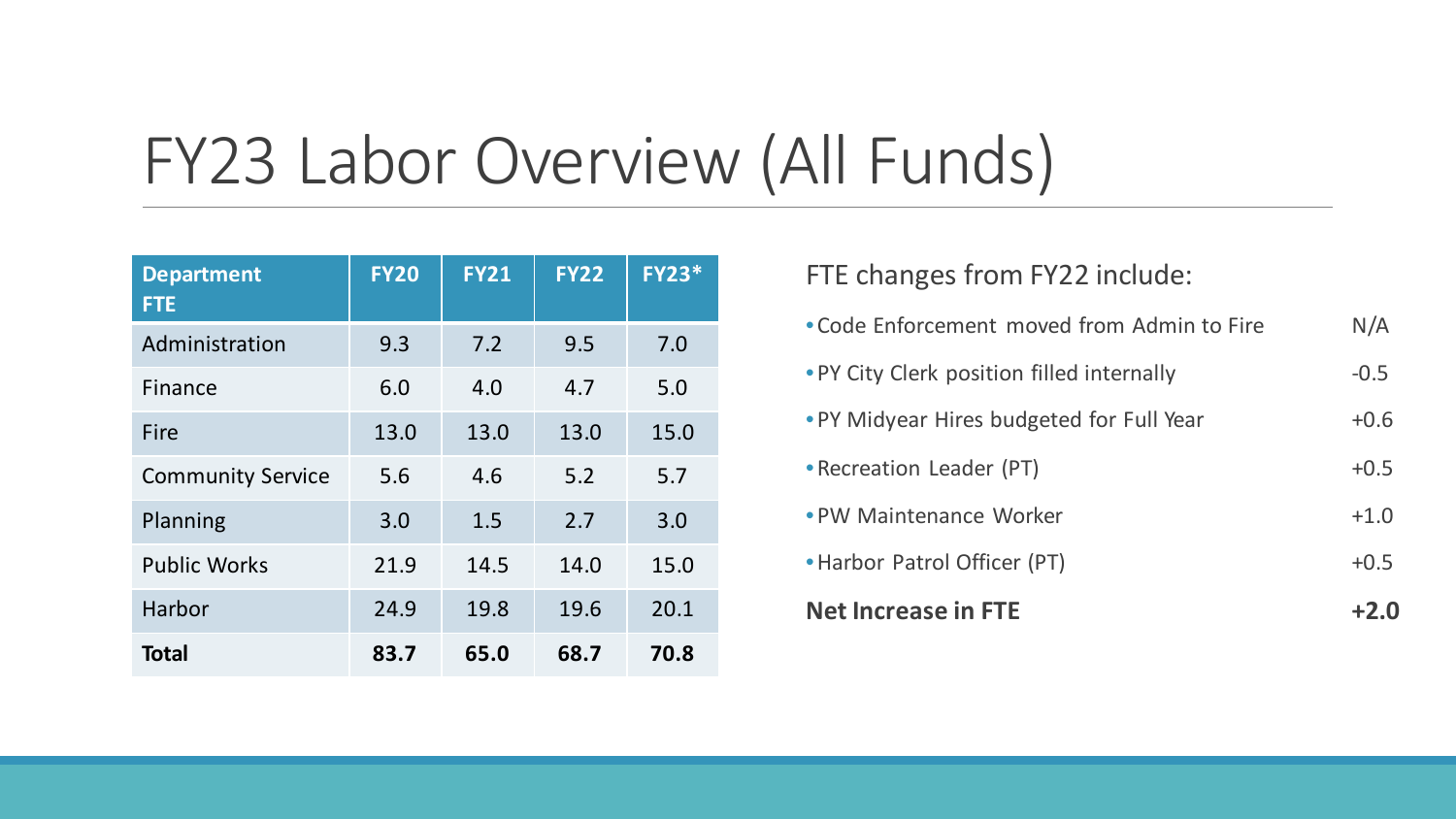| <b>Department</b> | <b>Position(s)</b>                                  | <b>FY20</b> | <b>FY21</b> | <b>FY22</b> | <b>FY23</b> |
|-------------------|-----------------------------------------------------|-------------|-------------|-------------|-------------|
| Administration    | <b>City Manager</b>                                 | 1.0         | 1.0         | 1.0         | 1.0         |
|                   | <b>Assistant City Manager</b>                       | 1.0         | 1.0         | 1.0         | 1.0         |
|                   | <b>City Clerk</b>                                   | 0.0         | 0.0         | 0.5         | 0.0         |
|                   | <b>Administrative Analyst</b>                       | 3.0         | 2.4         | 3.0         | 3.0         |
|                   | Senior Administrative Assistant / Deputy City Clerk | 1.0         | 0.4         | 1.0         | 1.0         |
|                   | Administrative Assistant                            | 1.3         | 0.4         | 1.0         | 1.0         |
|                   |                                                     | 7.3         | 5.2         | 7.5         | 7.0         |
| <b>Finance</b>    | <b>Finance Director</b>                             | 1.0         | 1.0         | 1.0         | 1.0         |
|                   | <b>Senior Accountant</b>                            | 1.0         | 0.0         | 0.7         | 1.0         |
|                   | <b>Account Technician</b>                           | 3.0         | 3.0         | 3.0         | 3.0         |
|                   | <b>Administrative Assistant</b>                     | 1.0         | 0.0         | 0.0         | 0.0         |
|                   |                                                     | 6.0         | 4.0         | 4.7         | 5.0         |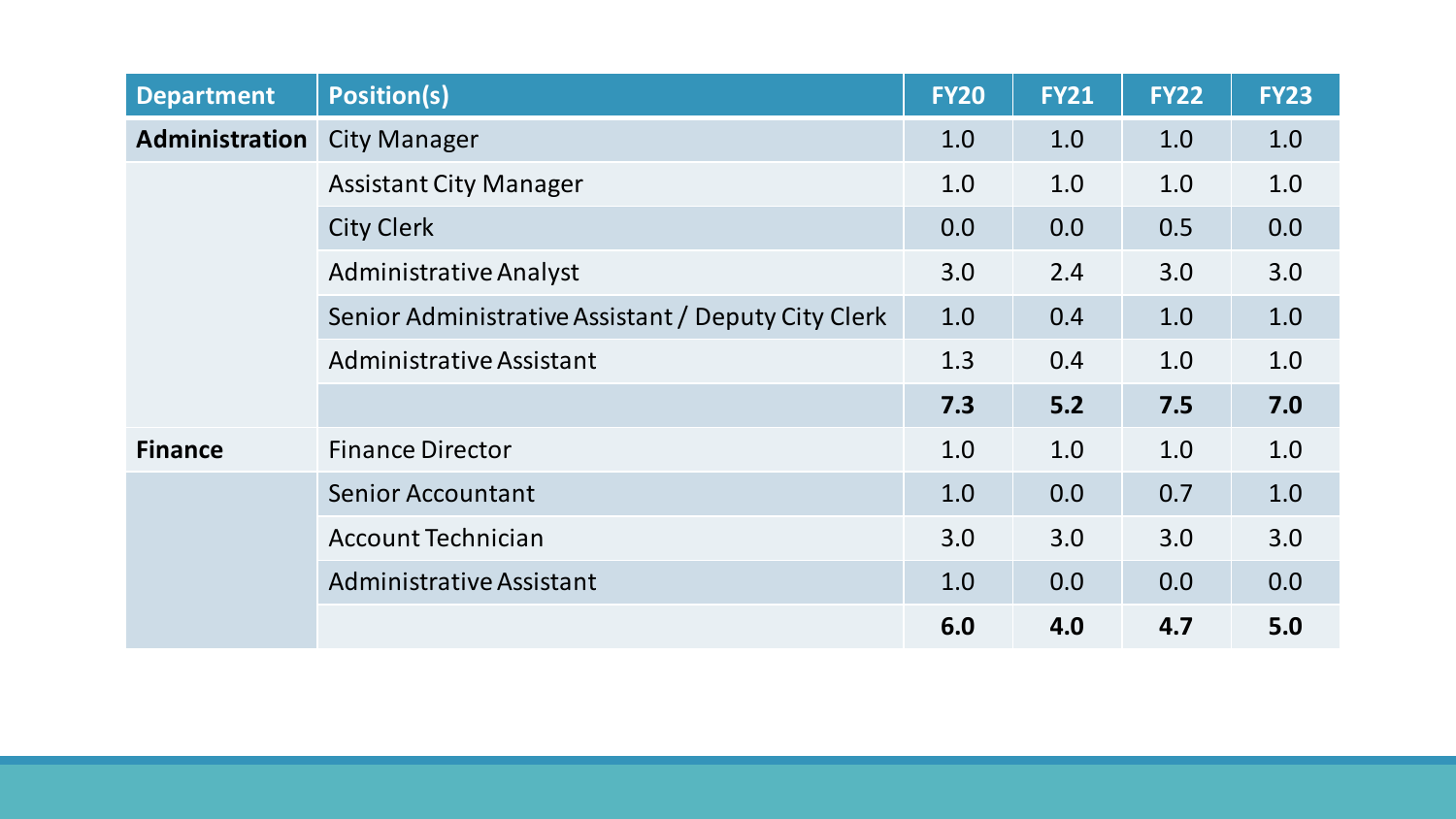| <b>Department</b>                   | <b>Position(s)</b>                       | <b>FY20</b> | <b>FY21</b> | <b>FY22</b> | <b>FY23</b> |
|-------------------------------------|------------------------------------------|-------------|-------------|-------------|-------------|
| <b>Fire</b>                         | <b>Fire Chief</b>                        | 1.0         | 1.0         | 1.0         | 1.0         |
|                                     | <b>Fire Captain</b>                      | 4.0         | 4.0         | 4.0         | 4.0         |
|                                     | <b>Fire Engineer</b>                     | 4.0         | 4.0         | 4.0         | 4.0         |
|                                     | Firefighter                              | 4.0         | 4.0         | 4.0         | 4.0         |
|                                     | <b>Code Enforcement Officer</b>          | 2.0         | 2.0         | 2.0         | 2.0         |
|                                     |                                          | 15.0        | 15.0        | 15.0        | 15.0        |
| <b>Community</b><br><b>Services</b> | Community Services Director / Supervisor | 1.0         | 1.0         | 1.0         | 1.0         |
|                                     | <b>Recreation Coordinator</b>            | 1.0         | 0.5         | 1.0         | 1.0         |
|                                     | Recreation Leader(s) / Aide(s)           | 1.7         | 1.4         | 1.8         | 2.3         |
|                                     | Administrative Assistant                 | 0.5         | 0.4         | 0.4         | 0.0         |
|                                     | <b>Maintenance Worker</b>                | 1.4         | 1.3         | 1.0         | 1.4         |
|                                     |                                          | 5.6         | 4.6         | 5.2         | 5.7         |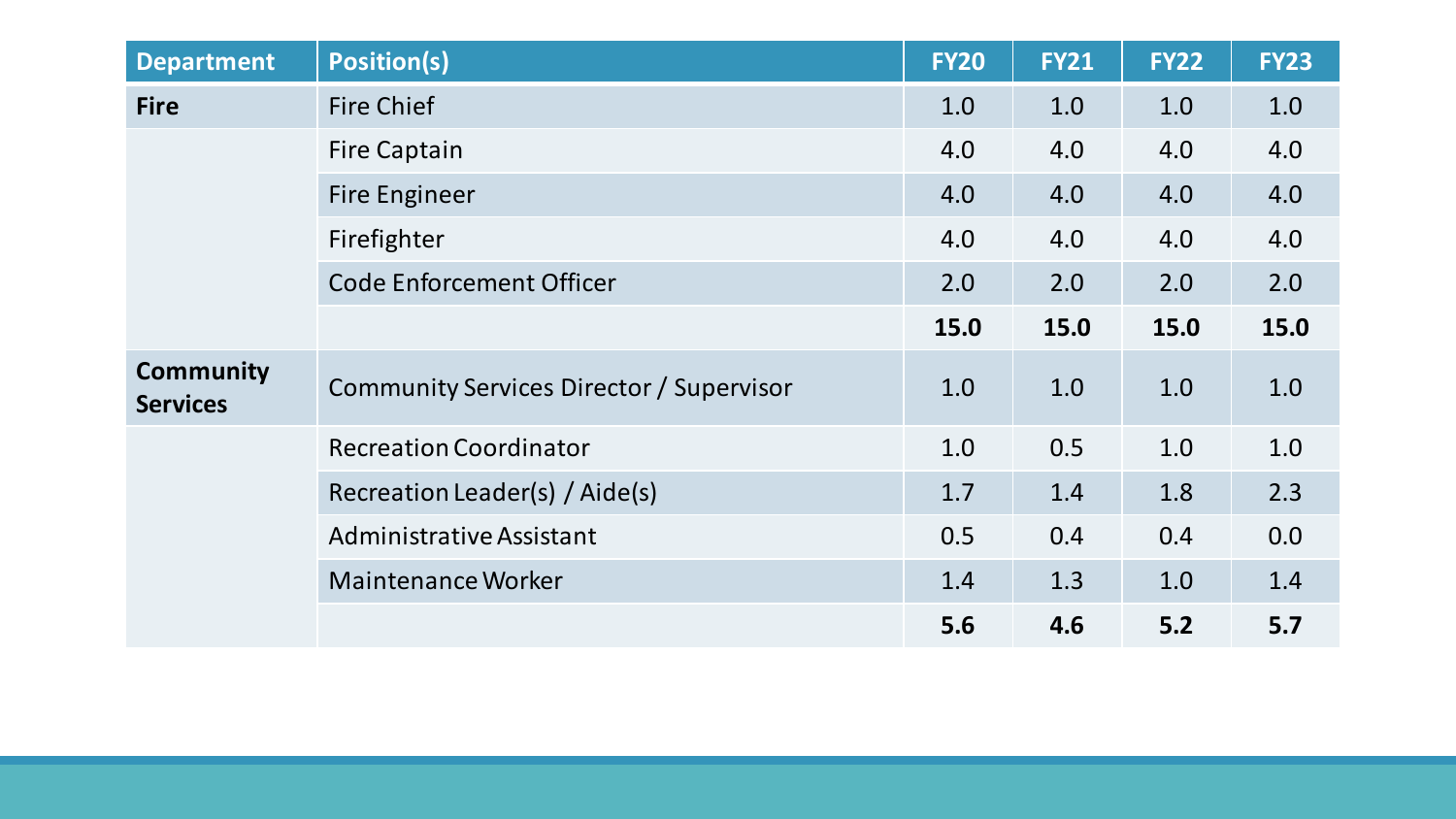| <b>Department</b>   | <b>Position(s)</b>             | <b>FY20</b> | <b>FY21</b> | <b>FY22</b> | <b>FY23</b> |
|---------------------|--------------------------------|-------------|-------------|-------------|-------------|
| <b>Public Works</b> | <b>Public Works Director</b>   | 1.0         | 0.5         | 1.0         | 1.0         |
|                     | Maintenance Superintendent     | 1.0         | 1.0         | 2.0         | 2.0         |
|                     | <b>Administrative Analyst</b>  | 1.0         | 1.0         | 0.0         | 0.0         |
|                     | Administrative Assistant       | 1.0         | 0.0         | 0.0         | 0.0         |
|                     | Senior Equipment Mechanic*     | 2.0         | 1.0         | 1.0         | 1.0         |
|                     | Equipment Mechanic             | 1.0         | 1.0         | 1.0         | 1.0         |
|                     | <b>Maintenance Lead Worker</b> | 1.0         | 1.0         | 0.0         | 0.0         |
|                     | <b>Maintenance Worker</b>      | 13.9        | 9.0         | 9.0         | 10.0        |
|                     |                                | 21.9        | 14.5        | 14.0        | 15.0        |
| <b>Planning</b>     | <b>Planning Director</b>       | 1.0         | 0.0         | 0.0         | 0.0         |
|                     | <b>Building Official</b>       | 1.0         | 1.0         | 1.0         | 1.0         |
|                     | <b>Assistant Planner</b>       | 0.0         | 0.0         | 0.7         | 1.0         |
|                     | Administrative Assistant       | 1.0         | 0.5         | 1.0         | 1.0         |
|                     |                                | 3.0         | 1.5         | 2.7         | 3.0         |